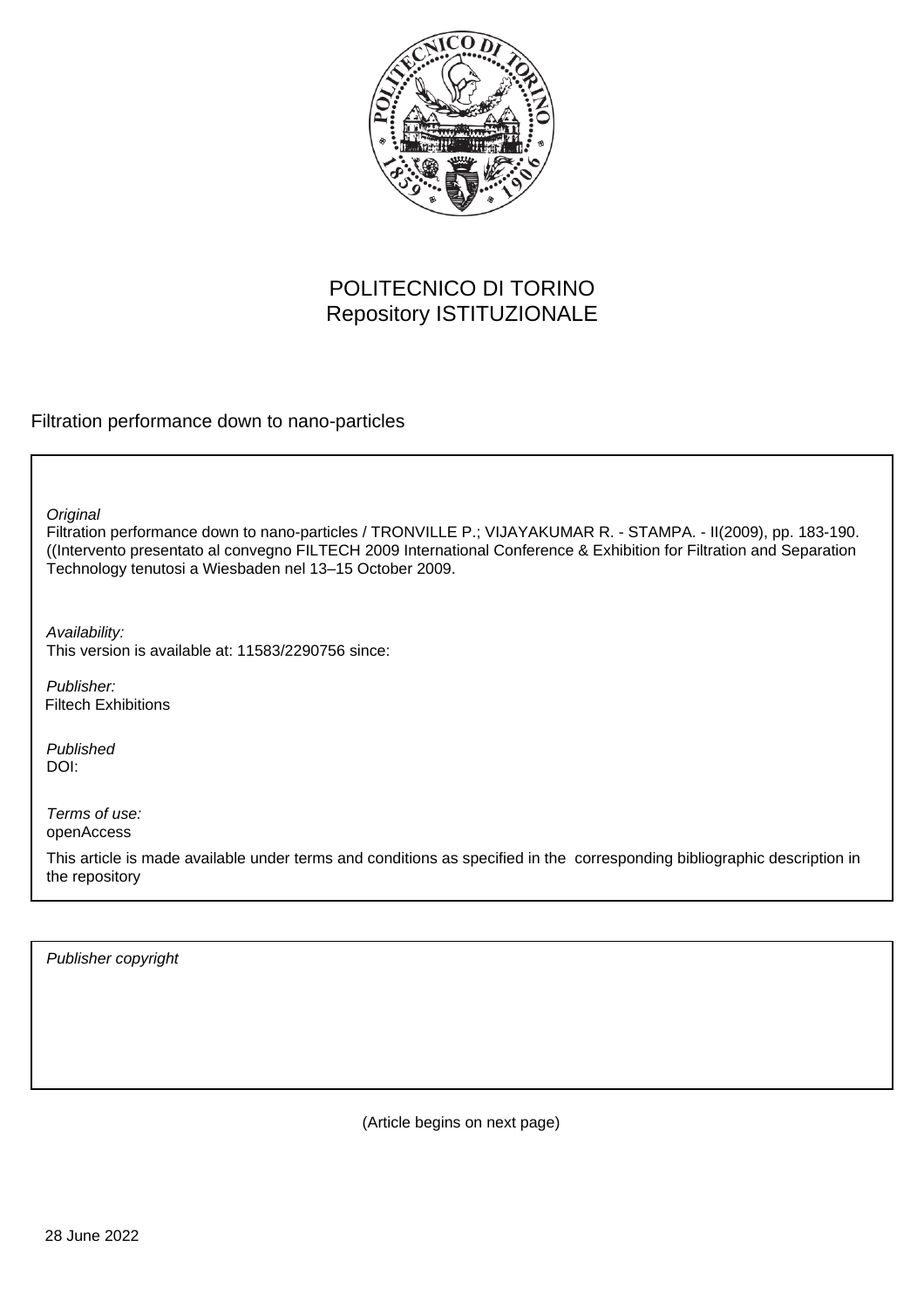# **FILTECH 2009 CONFERENCE PROCEEDINGS VOLUME II**

### **CONTENT VOLUME I**

| Scientific Committee          | $\mathsf{L}2$ |
|-------------------------------|---------------|
| <b>Session Survey</b>         | I-3           |
| Conference Programme          | I-4           |
| <b>Session Chairmen</b>       | $1 - 17$      |
| <b>Survey Lectures</b>        | $1-19$        |
| Papers L-Sessions             | $1-95$        |
| Keyword List (Page Indicator) | I-587         |

### **CONTENT VOLUME II**

| Scientific Committee          | $II-2$     |
|-------------------------------|------------|
| <b>Session Survey</b>         | $II-3$     |
| Conference Programme          | $II - 4$   |
| <b>Session Chairmen</b>       | $II - 17$  |
| Papers G-Sessions             | $II-19$    |
| Papers M-Sessions             | $II - 477$ |
| Keyword List (Page Indicator) | $II - 773$ |
|                               |            |

#### **Conference Dates:**

October 13 – 15, 2009

#### **Venue:**

Rhein-Main-Hallen · Rheinstr. 20 · 65028 Wiesbaden · Germany

#### **Organizer:**

Filtech Exhibitions Germany PO Box 1225 · 40637 Meerbusch – Germany phone: +49 (0) 2132 93 57 60 fax: +49 (0) 2132 93 57 62 e-mail: Info@Filtech.de web: www.Filtech.de

ISBN-978-3-941655-36-2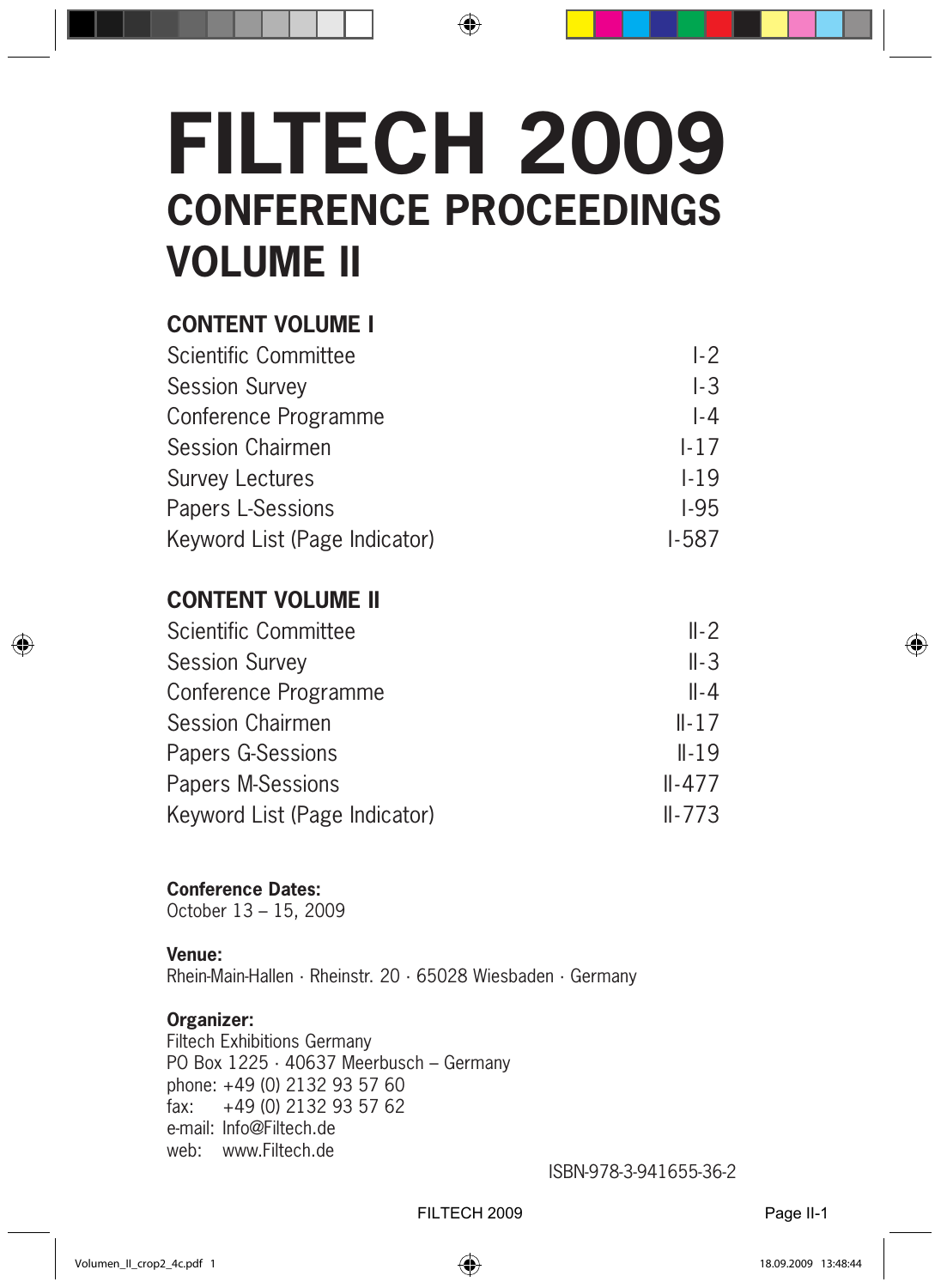### **SCIENTIFIC COMMITTEE CHAIRMEN**

**Dr. Harald Anlauf,** University of Karlsruhe, Germany Institute for Mechanical Process Engineering and Applied Mechanics,

**Prof. Eberhard Schmidt, University of Wuppertal, Germany** Department Safety Technology / Environmental Protection

### **SCIENTIFIC COMMITTEE**

| Dr. Harald Banzhaf                   | Fayetteville   | <b>USA</b>         |
|--------------------------------------|----------------|--------------------|
| Dr. Roger de Bruyne                  | Zulte          | Belgium            |
| Prof. George G. Chase<br>H           | Akron          | <b>USA</b>         |
| Prof. José R. Coury<br>H             | Sao Carlos     | <b>Brazil</b>      |
| Dr. Krishna Gupta<br>H               | Ithaca         | <b>USA</b>         |
| Prof. Wilhelm Höflinger<br>H         | Vienna         | Austria            |
| Prof. Kuo-Jen Hwang<br>H             | Taipei         | Taiwan             |
| Prof. Eiji Iritani<br>H              | Nagoya         | Japan              |
| Prof. Chikao Kanaoka                 | Tsubata        | Japan              |
| Prof. Gerhard Kasper                 | Karlsruhe      | Germany            |
| Dr. Karsten Keller                   | St. Louis      | <b>USA</b>         |
| Ir. Hermanes Kleizen                 | Delft          | <b>Netherlands</b> |
| Prof. Gernot Krammer                 | Graz           | Austria            |
| Dr. Martin Lehmann                   | Ludwigsburg    | Germany            |
| Dr. Markus Lehner                    | Steinwiesen    | Germany            |
| Prof. Dietmar Lerche                 | Berlin         | Germany            |
| Prof. Wallace Leung                  | Hong Kong      | P.R. China         |
| Dr. Hisao Makino                     | Yokosuka       | Japan              |
| Prof. Gerd Mauschitz                 | Vienna         | Austria            |
| Prof. Marja Oja                      | Hut            | Finland            |
| Dr. Thomas Peters                    | <b>Neuss</b>   | Germany            |
| Dr. Christophe Peuchot               | Foulayronnes   | France             |
| Prof. Urs Peuker                     | Freiberg       | Germany            |
| Dr. Jaroslav Pridal                  | Hradec Kralove | Czech Republic     |
| Prof. Siegfried Ripperger            | Kaiserslautern | Germany            |
| Prof. Peter Scales                   | Parkville      | Australia          |
| Prof. Hans-Joachim Schmid            | Paderborn      | Germany            |
| Dr. Stephen Tarleton<br>H            | Loughborough   | Great Britain      |
| Prof. Hans Theliander<br>H           | Gothenburg     | Sweden             |
| Prof. Kuo-Lun Tung<br>$\blacksquare$ | Taipei         | Taiwan             |
| Prof. Eugène Vorobiev<br>П           | Compiegne      | France             |
| Prof. Richard Wakeman<br>H           | Exeter         | Great Britain      |
| Dr. Matthias Waldenmajer<br>H        | Kaiserslautern | Germany            |
| Mr. Yan-Xi Wang<br>Ш                 | Shanghai       | P.R. China         |
| Prof. Stanislaw Wronski<br>Ш         | Warsaw         | Poland             |
| Prof. Takeshi Yoneda<br>l.           | Kuwana         | Japan              |
| Prof. Yang Zhao<br>H                 | Hefei          | P.R. China         |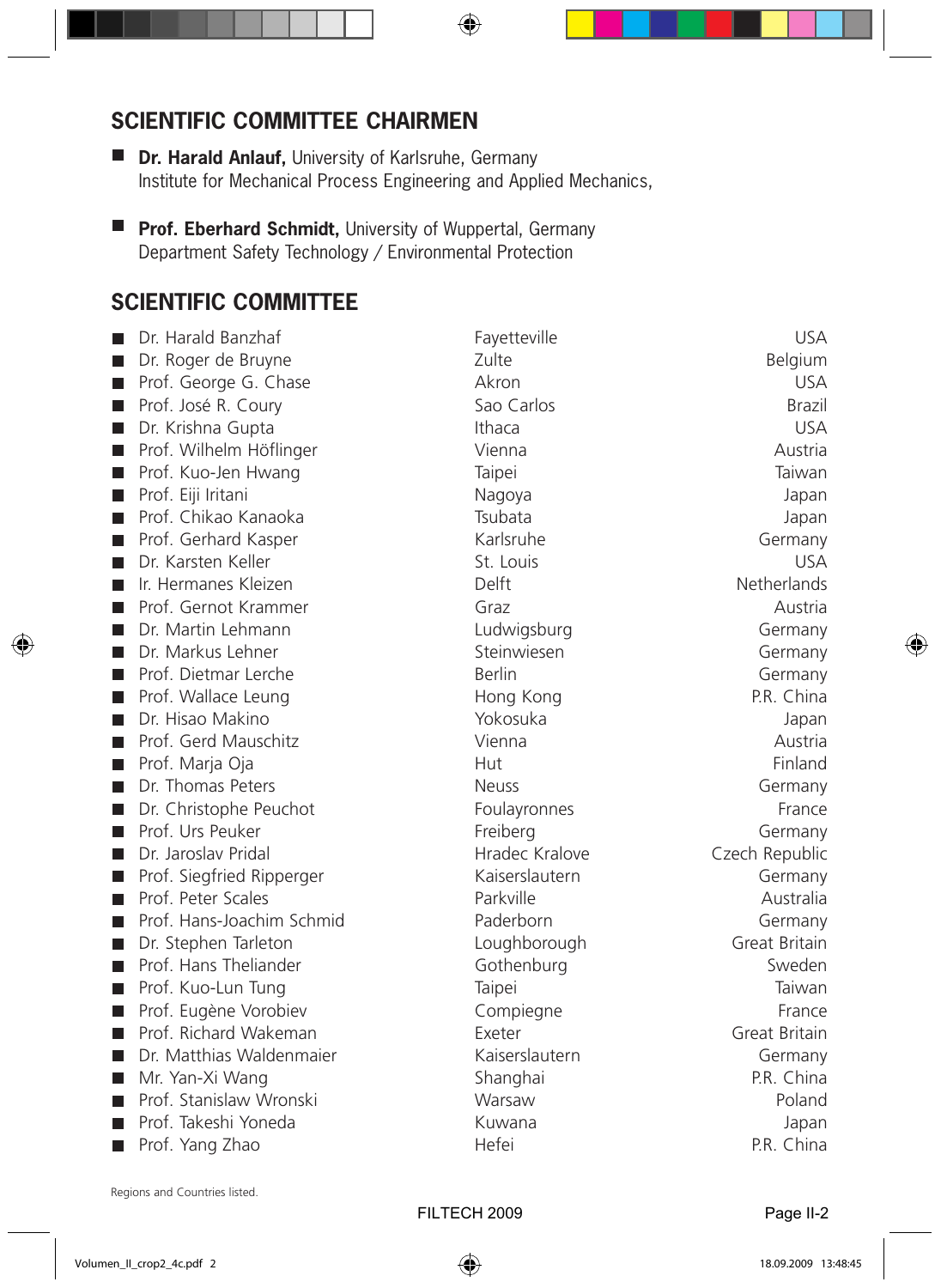### **SESSION SURVEY**

|                 | Tuesday, October 13, 2009 |                                                    |                                  |                    |  |  |  |  |
|-----------------|---------------------------|----------------------------------------------------|----------------------------------|--------------------|--|--|--|--|
| $8.30 - 9.45$   |                           | <b>Registration</b>                                |                                  |                    |  |  |  |  |
| $9.45 - 11.30$  |                           | Opening Session / Plenary Lecture                  |                                  |                    |  |  |  |  |
| $11.30 - 12.15$ |                           | Walk Around - Fair                                 |                                  |                    |  |  |  |  |
| $12.15 - 13.15$ |                           | Lunch                                              |                                  |                    |  |  |  |  |
| 13.15           | S <sub>1</sub>            | L1                                                 | M <sub>1</sub>                   | G1                 |  |  |  |  |
| 14.30           | Survey Lecture 1          | Sedimentation Analysis in<br>the Gravity Field     | Waste Water Treatment            | Air Filter I       |  |  |  |  |
| 15.00           | S <sub>2</sub>            | L2                                                 | M <sub>2</sub>                   | G <sub>2</sub>     |  |  |  |  |
| 16.15           | Survey Lecture 2          | Sedimentation Analysis in<br>the Centrifugal Field | <b>Produced Water Treatmentl</b> | Air Filter II      |  |  |  |  |
| 16.45           | S3                        | L3                                                 | M <sub>3</sub>                   | G <sub>3</sub>     |  |  |  |  |
| 18.00           | Survey Lecture 3          | Sedimentation and<br>Flotation for Sorting         | <b>Combined Processes</b>        | Surface Filtration |  |  |  |  |

|                                                  | Wednesday, October 14, 2009                   |                                                        |                            |                            |  |  |  |  |  |
|--------------------------------------------------|-----------------------------------------------|--------------------------------------------------------|----------------------------|----------------------------|--|--|--|--|--|
| 8.30                                             | L4                                            | L5                                                     |                            | G4                         |  |  |  |  |  |
| 9.45                                             | Sedimentation in<br>Centrifuges/Hydrocyclones | Poster Session I                                       | Poster Session I           | Poster Session I           |  |  |  |  |  |
| 9.45                                             | Coffee Break - Fair                           | <b>Poster Presentation</b>                             | <b>Poster Presentation</b> | <b>Poster Presentation</b> |  |  |  |  |  |
| 11.00                                            |                                               |                                                        |                            |                            |  |  |  |  |  |
| 11.00                                            | L6                                            | L7                                                     | M <sub>5</sub>             | G <sub>5</sub>             |  |  |  |  |  |
| <b>Filter Media</b><br>12.15<br>Characterization |                                               | Cake Filtration Analysis I                             | Deposition Control         | Industrial Gas Cleaning    |  |  |  |  |  |
| $12.15 - 13.15$                                  |                                               | Lunch                                                  |                            |                            |  |  |  |  |  |
|                                                  |                                               |                                                        |                            |                            |  |  |  |  |  |
| 13.15                                            | S4                                            | L8                                                     | M <sub>6</sub>             | G <sub>6</sub>             |  |  |  |  |  |
| 14.30                                            | Survey Lecture 4                              | Cake Filtration Analysis II                            | Membrane Fouling           | Filter Test Systems I      |  |  |  |  |  |
| 15.00                                            | L17                                           | L9                                                     | <b>M7</b>                  | G7                         |  |  |  |  |  |
| 16.15                                            |                                               | Depth Filtration Processes Cake Filtration Processes I | Modelling and Simulation   | Filter Test Systems II     |  |  |  |  |  |
| 16.45                                            | L <sub>10</sub>                               | L11                                                    | M <sub>8</sub>             | G8                         |  |  |  |  |  |

|                 | Thursday, October 15, 2009                    |                                                                           |                            |                                |  |  |  |  |  |
|-----------------|-----------------------------------------------|---------------------------------------------------------------------------|----------------------------|--------------------------------|--|--|--|--|--|
| 8.30            | L12                                           | L13                                                                       | <b>M9</b>                  | G9                             |  |  |  |  |  |
| 9.45            | Washing of Particles and<br>Cleaning of Media | Poster Session II                                                         | Poster Session II          | Poster Session II              |  |  |  |  |  |
| 9.45<br>11.00   | Coffee Break - Fair                           | <b>Poster Presentation</b>                                                | Poster Presentation        | Poster Presentation            |  |  |  |  |  |
| 11.00           | L14                                           | L <sub>15</sub>                                                           | G <sub>10</sub>            | G11                            |  |  |  |  |  |
| 12.15           | Separation Enhancement<br>by Magnetic Forces  | Depth Filtration Analysis II<br>Monitoring and Control                    |                            | Filter Media Clogging          |  |  |  |  |  |
| $12.15 - 13.15$ |                                               | Lunch                                                                     |                            |                                |  |  |  |  |  |
| 13.15           | S <sub>5</sub>                                | L <sub>16</sub>                                                           | G12                        | G13                            |  |  |  |  |  |
| 14.30           | Survey Lecture 5                              | Separation Enhancement by Phy-<br>sical&Chemical Slurry Treatment         | Ab- and Adsorption         | Nanofibre Filter Media         |  |  |  |  |  |
| 15.00           | L <sub>18</sub>                               | L <sub>19</sub>                                                           | G14                        | G15                            |  |  |  |  |  |
| 16.15           | <b>Backwashing Filtration</b><br>Processes    | <b>Precoat Filtration</b>                                                 | Modelling and Simulation I | Special Filter Media           |  |  |  |  |  |
| 16.45           | L <sub>20</sub>                               | L21                                                                       | G16                        | G17                            |  |  |  |  |  |
| 18.00           | Filter Media Development<br>and Application   | Selective Separation and<br>Modelling and Simulation II<br>Classification |                            | Mist and Droplet<br>Separation |  |  |  |  |  |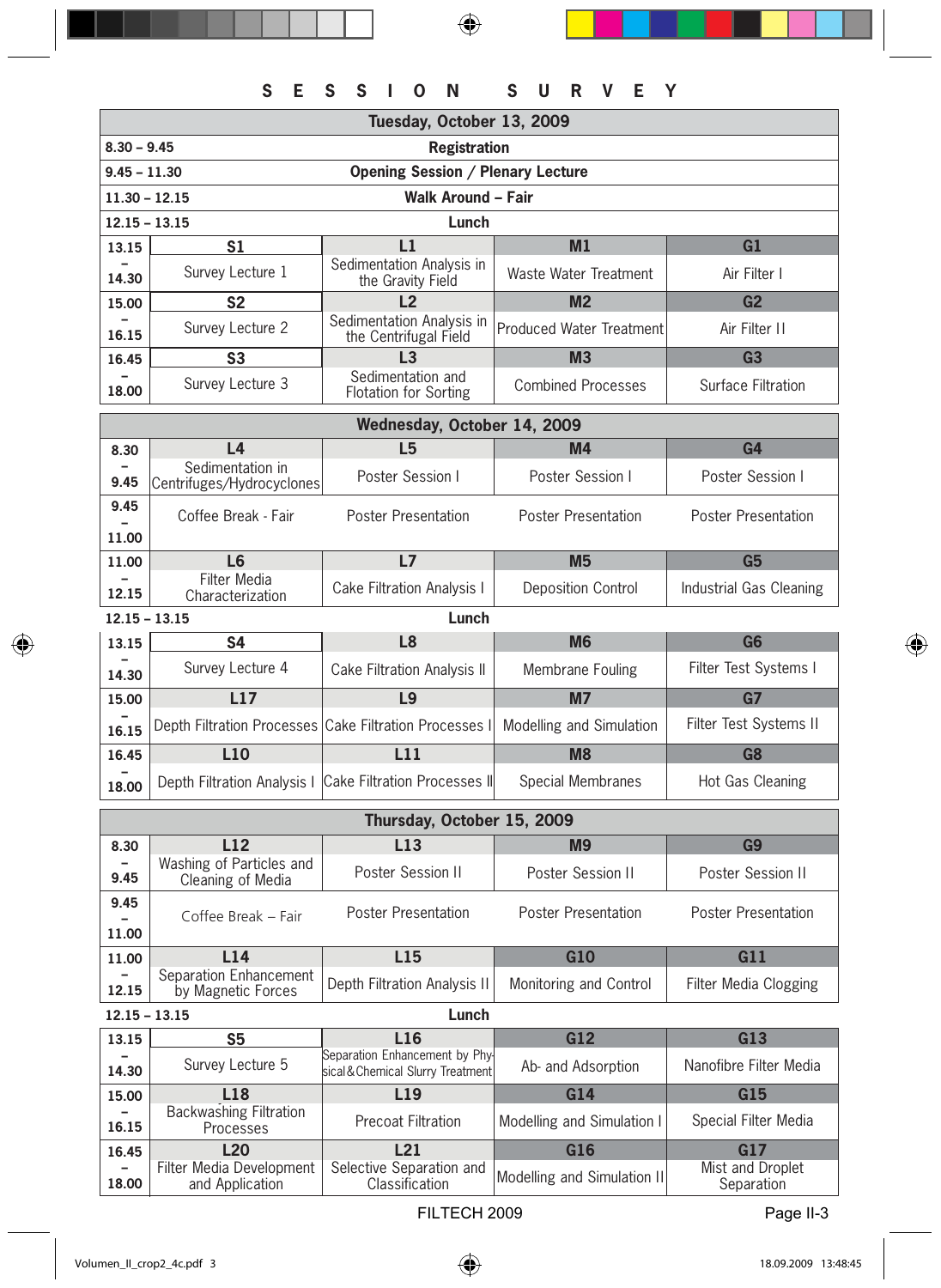### Tuesday – October 13, 2009

| 09:45 - 10:30<br><b>Opening Ceremony</b>                                                                                                                                                                                                                                                                                                                                |            |
|-------------------------------------------------------------------------------------------------------------------------------------------------------------------------------------------------------------------------------------------------------------------------------------------------------------------------------------------------------------------------|------------|
| <b>Plenary Lecture</b><br>10:30 - 11:30                                                                                                                                                                                                                                                                                                                                 |            |
| Introduction to the characterisation of products prior to formulating a<br>solid-liquid separation problem, Dr. Christophe Peuchot, IFTS - Institute for<br>Filtration and Separation, France                                                                                                                                                                           | $I-19$     |
| S <sub>1</sub><br>13:15 - 14:30<br><b>Survey Lecture</b>                                                                                                                                                                                                                                                                                                                |            |
| Advances in Pore Structure Evaluation by Porometry, Dr. Krishna Gupta,<br>Porous Materials, Inc - USA                                                                                                                                                                                                                                                                   | $1 - 21$   |
| L1<br>Sedimentation Analysis in the Gravity Field<br>13:15-14:30                                                                                                                                                                                                                                                                                                        |            |
| Evaluation of consolidation-sedimentation properties in batch gravity sedi-<br><b>mentation of concentrated suspension,</b> N. Katagiri*, T. Hashimoto, E. Iritani,<br>Nagoya University, Japan                                                                                                                                                                         | $1-95$     |
| Modeling the settling velocity of flocs using fractal geometry, A. Vahedi*,<br>B. Gorczyca, University of Manitoba, Canada                                                                                                                                                                                                                                              | $I - 103$  |
| Laboratory scale evaluation of inclined settling, $T$ . Sobisch*, D. Lerche, LUM<br>GmbH, Germany                                                                                                                                                                                                                                                                       | $1 - 112$  |
| <b>Waste Water Treatment</b><br>M <sub>1</sub><br>13:15-14:30                                                                                                                                                                                                                                                                                                           |            |
| Improved treatment of secondary effluent with ultrafiltration, T. Peters*,<br>Dr.-Ing. Peters consulting for membrane technology and environmental enginee-<br>ring, Germany                                                                                                                                                                                            | $II - 477$ |
| Processing and characterization of ceramic membranes for efficient removal<br>of lignin from bleaching effluents, M. Ebrahimi*, S. Kerker, A. Wienold,<br>University of Applied Sciences Giessen-Friedberg; H. Neul, A. Ante, Bamag GmbH;<br>M. Hilpert, Sappi Fine Paper Europe; P. Mund, Atech Innovations GmbH, Germany;<br>P. Czermak, Kansas State University, USA | $II-485$   |
| Electro-ultrafiltration of liposomal dispersions for the removal of trace<br>micropollutants, H. Saveyn*, M. Hakimhashemi, B. De Bock, P. Saveyn, P. Van der<br>Meeren, Ghent University, Belgium                                                                                                                                                                       | $II-491$   |
| G <sub>1</sub><br>Air Filter I<br>13:15-14:30                                                                                                                                                                                                                                                                                                                           |            |
| The effect of pleat count and air velocity on the initial pressure drop and<br>fractional efficiency of HEPA filters, I. S. Al-Attar*, E. S. Tarleton,<br>Loughborough University; R. J. Wakeman*, Consultant Chemical Engineer, UK; A.<br>Husain, Kuwait Institute for Scientific Research KISR, Kuwait                                                                | $II-19$    |
| Interaction of fluid with porous structure in filtration processes: Modelling<br><b>and simulation of pleats deflection,</b> H. Andrä, O. Iliev, M. Kabel*, Z. Lakdawala,<br>K. Steiner, Fraunhofer Institute for Industrial Mathematics ITWM, Germany;<br>V. Starikovicius, Vilnius Gediminas Technical University, Lithuania                                          | $II-27$    |
| Importance of mechanical filtration in HVAC bags and panel air filter appli-<br>cations, A. Boni*, Hollingsworth & Vose Europe, Germany; J. Manns, D. Healey,<br>S. Cox, Hollingsworth & Vose, USA                                                                                                                                                                      | $II-32$    |
| <b>Survey Lecture</b><br>15:00 - 16:15<br>S <sub>2</sub>                                                                                                                                                                                                                                                                                                                |            |
| Membrane Pore Characterization Techniques - Status Quo and Future<br>Development, Prof. Kuo-Lun Tung, Chung Yuan Christian University, Taiwan                                                                                                                                                                                                                           | $II-37$    |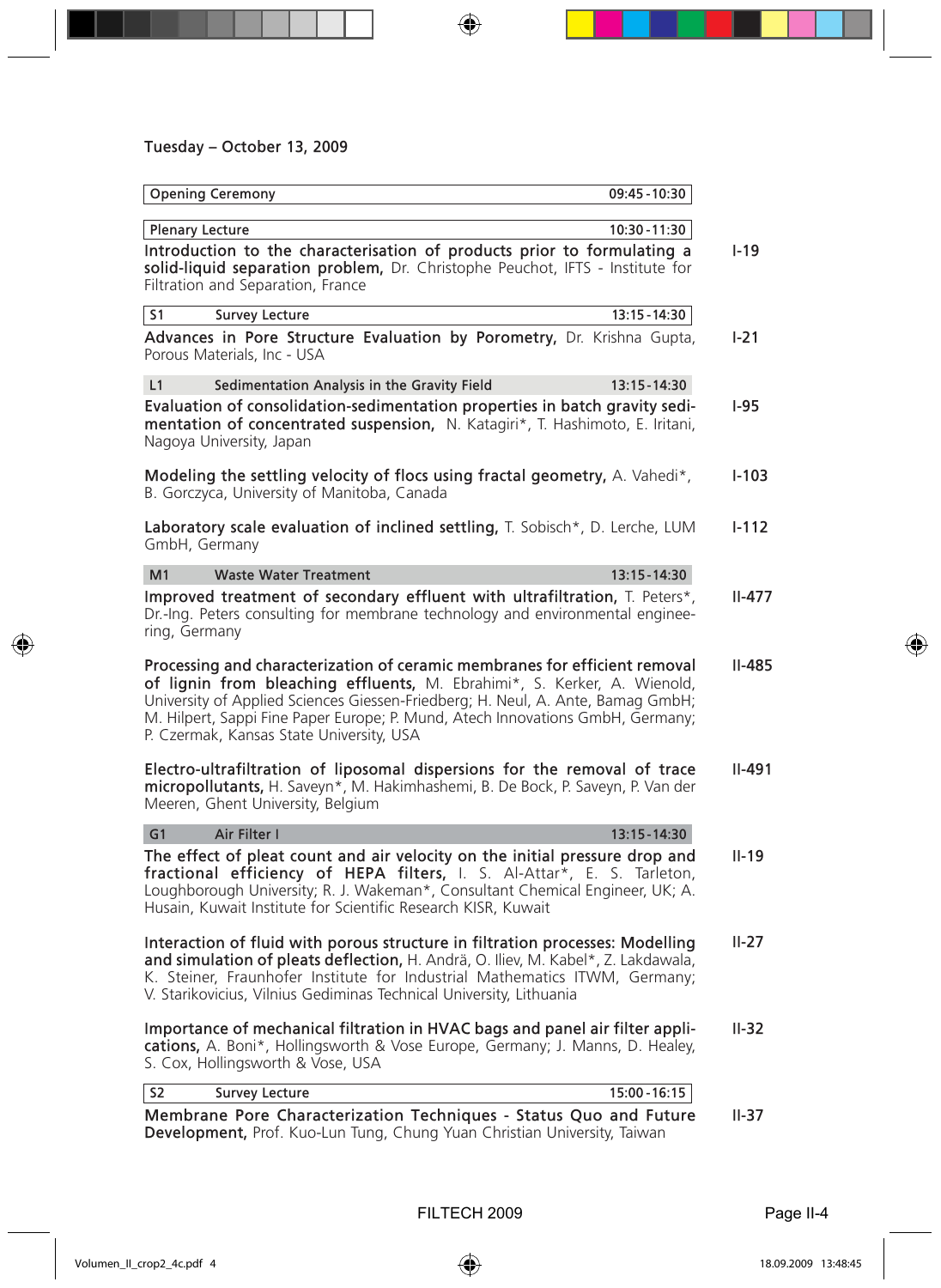#### L2 Sedimentation Analysis in the Centrifugal Field 15:00 -16:15

Sedimentation and consolidation behaviour of flocculated suspensions cha-I-117 racterized by different methods measuring transmission, T. Sobisch\*, A. Zierau, D. Lerche, LUM GmbH; A. Bjeoumikov, IFG GmbH; M. Holke, IAP e.V., Germany

The use of analytical centrifugation for the assessment of particulate matter I-123 compressibility, P. Van der Meeren\*, D. Curvers, H. Saveyn, Ghent University, Belgium; P. J. Scales, University of Melbourne, Australia

Characterization of sedimentation and consolidation behaviour of kaolin I-131 suspensions in presence of dispersant, C. Le Coeur\*, O. Larue, E. Vorobiev, University of Compiègne, France; T. Detloff, T. Sobisch, A. Zierau, D. Lerche, LUM GmbH, Germany

#### M2 Produced Water Treatment 15:00 -16:15

Application of inorganic membrane technology in the efficient treatment II-498 of oilfield produced water, M. Ebrahimi\*, D. Willershausen, L. Engel, University of Applied Sciences Giessen-Friedberg; P. Mund, P. Bolduan, Atech Innovations GmbH, Germany; P. Czermak, Kansas State University, USA

Treatment of hypersaline oilfield produced water in a membrane sequencing II-504 batch reactor, A. Fakhru'l-Razi\*, A. R. Pendashteh, D. R. A. Biak, C. A. Luqman, Z. A. Zurina, University Putra Malaysia, Malaysia; S. S. Madaeni, Razi University, Iran; W. M. Zahid, King Saud University, Saudi Arabia

Peroxidase-peroxide system catalyzed the removal of phenol and total II-512 hardness from produced water, K. F. Mossallam\*, F. M. Sultanova, N. A. Salimova, Azerbaijan State Oil Academy, Azerbaijan

#### G2 Air Filter II 15:00-16:15

Germany

Experimental investigation on the particle distribution and rearrangement in II-39 filter media, T. Häusle\*, A. Hammen, H. Sauter, Mahle Filtersysteme GmbH, Germany

Fungal colonization of fibrous air filter media: Influence on filter's permea- II-45 bility and fungal particules release, J. C. Bonnevie-Perrier, L. Le-Coq\*, Y. Andrès, Ecole des Mines de Nantes, France

The Eurovent certification program of air filters, I. Bodenstaff\*, AAF II-53 International, Netherlands

| <b>S3</b> | Survey Lecture                                                               | $16:45 - 18:00$ |  |
|-----------|------------------------------------------------------------------------------|-----------------|--|
|           | Towards predicting filtration and separation - Progress and challenges, 1-48 |                 |  |
|           | Dr. Andreas Wiegmann, Fraunhofer Institute for Industrial Mathematics ITWM - |                 |  |

L3 Sedimenation and Flotation for Sorting 16:45 -18:00

Use of colloidal gas aphrons for separation of water based printing inks I-139 and impurities from paper stock suspensions, D. Voß\*, S. Schabel, University of Darmstadt, Germany

Separation of fibre fines and inorganic fines in recovered paper suspensions, I-145 G. Hirsch; S. Schabel, D. Voß\*, University of Darmstadt; M. Feist; H. Nirschl, Karlsruhe University, Germany

Tracer studies of the flow structure in a DAF pilot plant, L. Jönsson\*, I-153 University of Lund; M. Lundh, Kretsloppskontoret, Sweden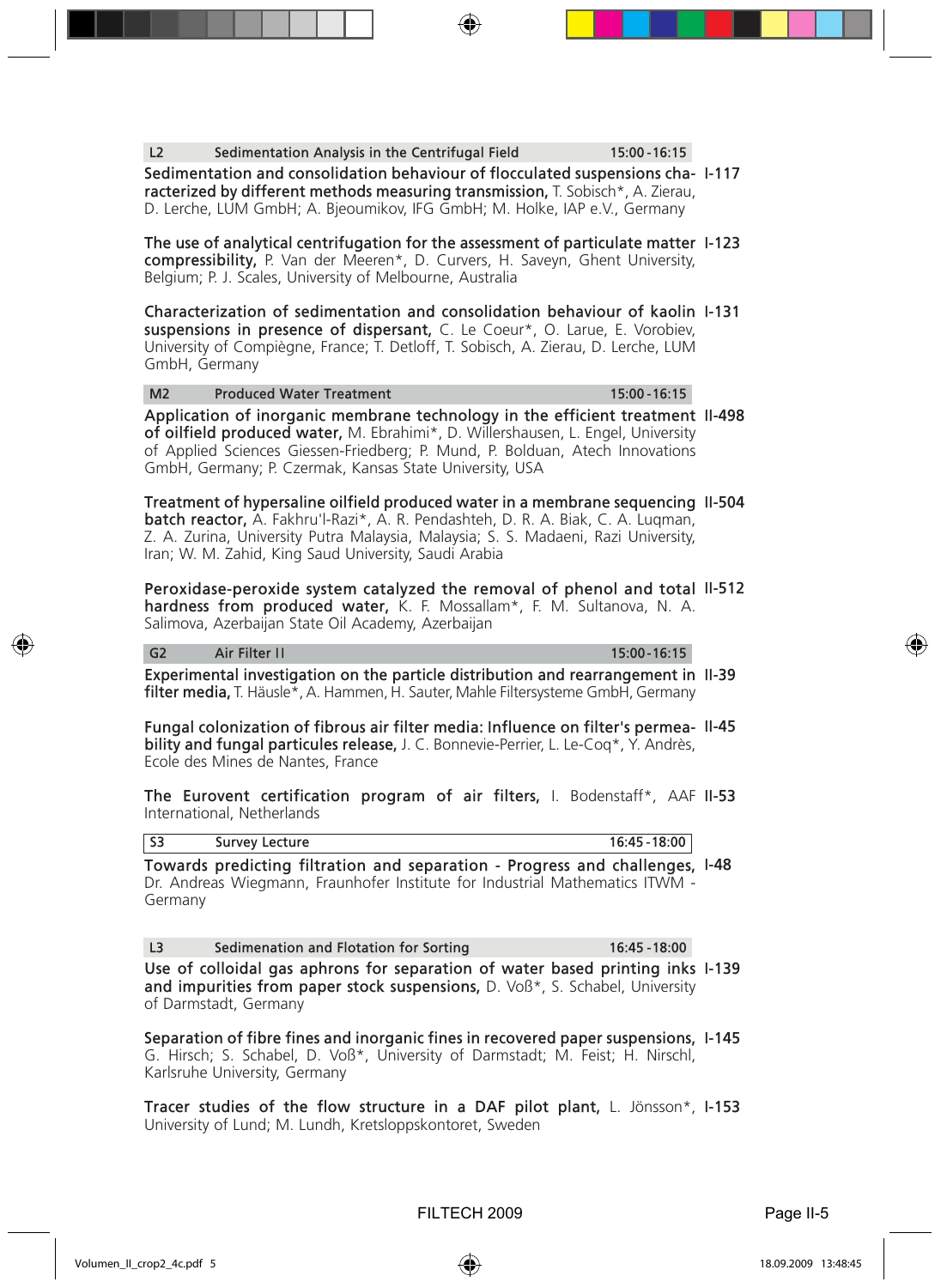#### M3 Combined Processes 16:45 -18:00

Regeneration of stainless steel pickling solutions by a multi-stage process II-521 consisting of retardation, electrodialysis and membrane electrolysis, H. J. Rapp\*, Osmo Membrane Systems; F. Rögener, M. Sartor, T. Reichardt, BFI, Germany

Total regeneration of mixed pickling acid from stainless steel production - II-529 Combination of nanofiltration and thermal processes, F. Rögener\*, T. Reichardt, BFI; J. Schmidt, F. Knaup, Steuler Anlagenbau, Germany

Industry state of the art in membrane filtration of fruit juice and wine for II-534 product clarification, E. Zimmer\*, D. Jermann, Bucher Processtech AG, Switzerland

G3 Surface Filtration 16:45 -18:00

Dust emission characteristics of pulse jet bag filters, H.-S. Park\*, K. S. Lim, II-55 KIER - Korea Institute of Energy Research, Korea

Testing and analysis on performance of PSA filter media used for bag filter, II-61 Z. Liang\*, H. Shen, Donghua University, P.R. China

Removal of fine particulate matter from exhaust gases by metallic micro-II-67 sieves, E. Stahl\*, J. Robert, G. Deerberg, Fraunhofer Institute for Environmental, Safety and Energy Technology UMSICHT, Germany

#### Wednesday – October 14, 2009

Flow patterns and sediment build-up in tubular bowl centrifuges, L. E. Spelter\*, I-161 L4 Sedimentation in Centrifuges/Hydrocyclones 08:30 -09:45

H. Nirschl, Karlsruhe University, Germany

CFD simulation of flow and sedimentation in centrifugal field, X. Romaní I-169 Fernández\*, H. Nirschl, Karlsruhe University, Germany

Separation efficiency determining parameters in high gradient magnetic I-177 centrifugation, K. Wagner\*, M. Stolarski, C. Eichholz, H. Nirschl, University Karlsruhe, Germany

#### L5 Poster Session I 08:30 -09:45

· Cake Filtration ·

Green liquor sludge separation, a comparison between gasifier and reco-I-185 very boiler produced liquors, T. Mattsson\*, T. Richards, Chalmers University of Technology, Sweden

Pilot scale research on oily sludge compression treatment, X. Hu\*, S. I-193 Chengzhi, Y. Shufan, D. Jun, C. Chaozhong, Northeastern University; L. Chonghua, et al., PetroChina Liaohe Petrochemical Company, P.R. China

· Separation Enhancement by Physical and Chemical Slurry Treatment · Fundamentals of stability of sulfur in iron chelate, K. Forsat\*, K. Mohammadbeigy, Research Institute of Petroleum Industry (RIPI), Iran I-201

Dairy effluent treatment plant with UASB reactor, E. Henríquez Díaz, O. Pérez I-208 Báez, A. Naranjo Ojeda, d. I. C. Ling Ling\*, University of Las Palmas de Gran Canaria, Spain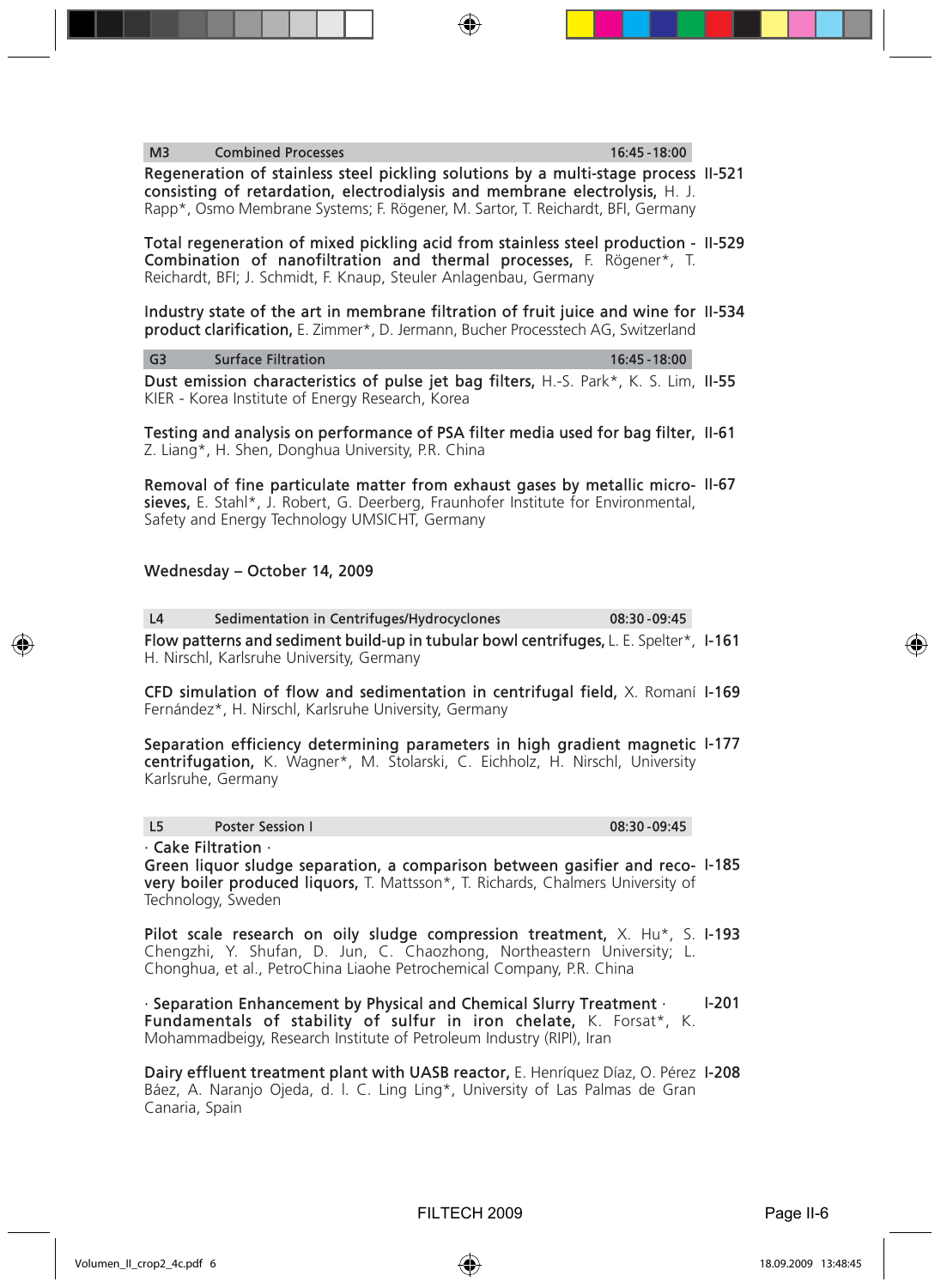The comparability and optimization of different process of sludge dewatering, I-213 Y. B. Li\*, J. Jin, Liaoning Provincial Environmental Protection Bureau, P.R. China

M4 Poster Session I 08:30 -09:45

Effect of polymer swelling on the nanofiltration performance of poly(vinyl II-542 alcohol), O. Farid, J. P. Robinson\*, University of Nottingham, UK

β-Cyclodextrin-Modified polysulfone membranes for the removal of II-550 endocrine disrupting chemicals (EDCs), S. Choi\*, S.-Y. Kwak, Seoul National University - Korea

Preparation and characterization of aluminum oxide cermet microfiltration II-552 membrane using atmospheric plasma spraying, C.-C. Hsiung\*, T.-C. Ling, K.-S. Chang, K.-L. Tung, T.-T. Wu, Y.-L. Li, C.-H. Kang, W.-Y. Chen, D. Nanda, Chung Yuan University, Taiwan

Preparation and characterization of novel hydrophile low pressure nanofil-II-560 tration membranes for water softening, M. Jahanshahi, A. Rahimpour\*, N. Mortazavian, Babol University of Technology, Iran

Nanoporous polyethersulfone membranes prepared with synthesized poly II-567 (sulfoxide-amide) as additive in the casting solution for milk filtration, A. Rahimpour\*, Babol University of Technology; S. S. Madaeni, Razi University; A. Shockravi, S. Gorbani, Teacher Training University, Iran

Supported lipid membrane systems for commercial aquaporin water filtration II-575 applications, J. S. Groth, M. Perry, T. Vissing, Aquaporin A/S; J. S. Hansen, J. Vogel, S. Ibragimova, C. H. Nielsen, O. Geschke, J. Emnéus, Technical University of Denmark; C. R. Hansen, Copenhagen University, Denmark

Drying of transformer oil with different filter techniques, C. Glasner\*, II-579 J. Robert, G. Deerberg, Fraunhofer Institute for Environmental, Safety and Energy Technology UMSICHT, Germany

Immobilization of fungal laccase on membrane and its use for decolorization II-587 of dye, N. Katagiri\*, Y. Ogi, E. Iritani, Nagoya University, Japan

Membrane bioreactor with submerged ceramic flat membranes for the pro-II-594 duction of organic acids, T. Hahn\*, Z. Kovacs, I. Hannemann, K. Grau, University of Applied Sciences Giessen-Friedberg; H. J. Schmidt, Membrane Engineering GmbH; M. Kraume, Technical Universtity Berlin, Germany; P. Czermak, Kansas State University, USA

Long term experiences using microfiltration membranes for separation of II-600 bacterial biomass in recirculating aquaculture system, A. Gerbeth\*, B. Gemende, N. Pausch, M. Schwind, University of Applied Sciences Zwickau; A. von Bresinsky, Fischwirtschaftsbetrieb Andreas von Bresinsky; R.-P. Busse, Busse GmbH, Germany

**Research & development in microfiltration technology (MF) at KISR,** A. Alsaffar\*, **II-607** S. Bou-Hamad, A. Alsairafi, M. Alshimmiri, H. Alnaser, Kuwait Institute for Scientific Research, Kuwait

| G4 | <b>Poster Session I</b> |  |
|----|-------------------------|--|
|    |                         |  |

 $08:30 - 09:45$ 

Simulation of DPF media, soot deposition and pressure drop evolution, II-74 K. Schmidt\*, S. Rief, A. Wiegmann, Fraunhofer Institute for Industrial Mathematics ITWM, S. Ripperger, Germany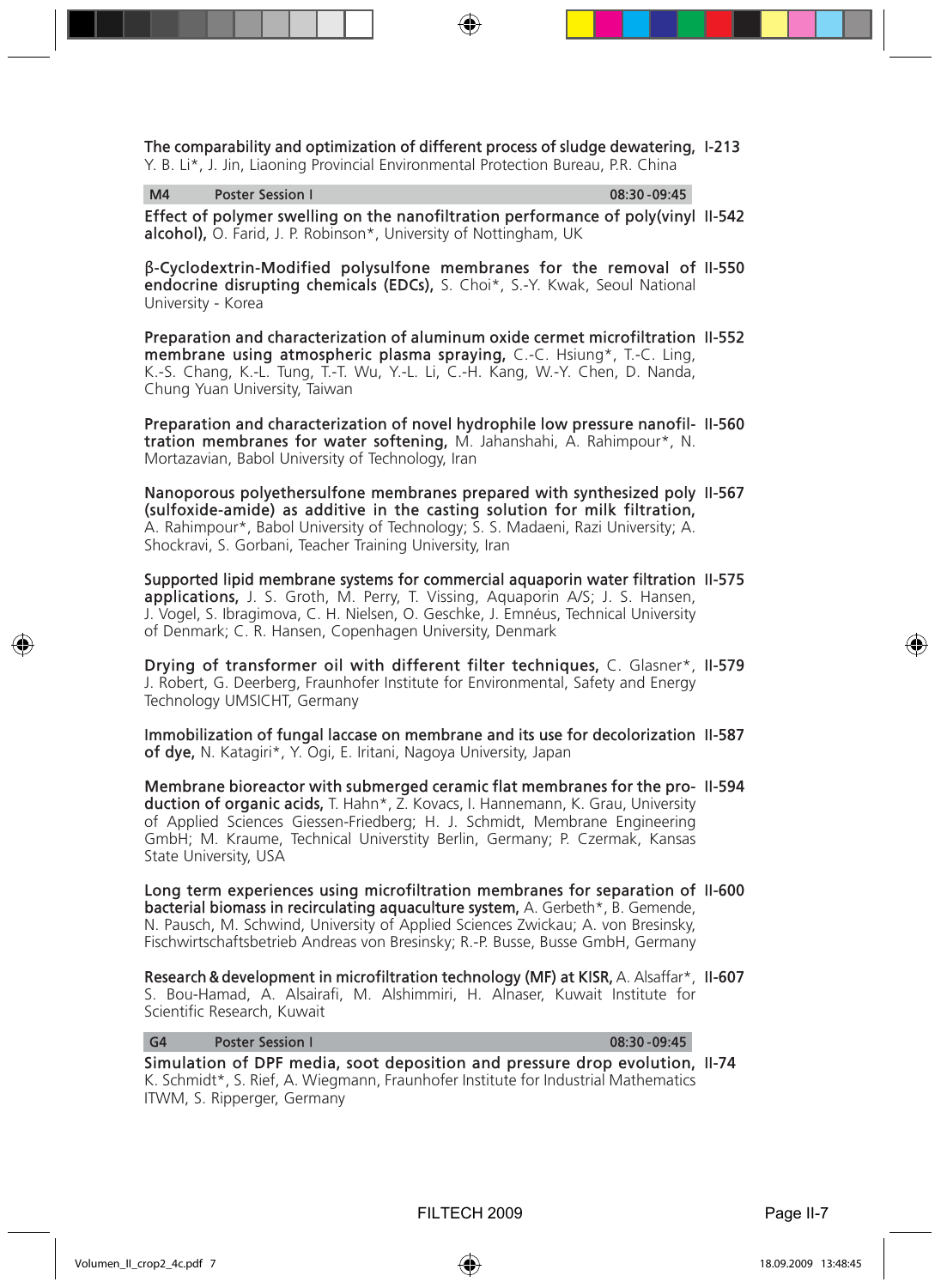Modeling of particle layer detachment under consideration of transient II-81 kinetic effects, Q. Zhang\*, E. Schmidt, University of Wuppertal, Germany

Theoretical considerations on optimization of fibrous filters structures for II-89 removal of fractal-like nanoaggregates, A. Podgórski\*, M. Goszczynska, Warsaw University of Technology, Poland

Inertial deposition of aerosol particles in fibrous filters at low and interme-II-92 diate Reynolds numbers, V. A. Kirsch\*, Frumkin Institute of Physical Chemistry and Electrochemistry; D. A. Pripachkin, A. K. Budyka, Karpov Institute of Physical Chemistry, Russia

Theoretical study of the efficiency of nano-sized aerosol particles in a single II-99 fiber, J. M. Silva, F. O. Arouca\*, J. A. S. Gonçalves, J. R. Coury, Federal University of São Carlos, Brazil

Experimental investigations of electrostatic precipitators with high flow II-106 velocities, M. Kaul\*, E. Schmidt, University of Wuppertal, Germany

Investigation of regeneration mode in a compact granular bed filter for II-110 high temperature filtration, K. Pathmanathan\*, J. E. Hustad, O. K. Sønju, NTNU Norwegian University of Science and Technology, Norway

Particle and H2S removal of ceramic filter system, K. S. Lim\*, H.-S. Park, II-118 S. J. Park, KIER Korea Institute of Energy Research, Korea

Recovery of VOCs using small scale prototype unit based on electrically II-123 conducting carbon monolithic adsorbents, P. Sklenickova, S. Tennison, MAST Carbon International Ltd.; A. Wheatly, P. Row, Wellman Defense Ltd., UK

Venturi scrubber venturi efficiency for collection of particulate pollutants II-128 emitted by the burning vegetal biomass fuel, M. A. Martins Costa, F. de Almeida Filho, S. Pupo de Moraes, B. de Araújo Lima, B. Santos Ferreira, D. Aparecido Silva Lopes, Paulista State University; M. Lopes Aguiar, N. A. Gómez-Puentes\*, Federal University of São Carlos, Brazil

Trajectory of the liquid jet into the throat of a pease-anthony venturi scrubber, II-136 N. A. Gómez-Puentes\*, V. G. Guerra, J. R. Coury, J. A. S. Gonçalves, Federal University of São Carlos, Brazil

L6 Filter Media Characterization 11:00 -12:15

Cartridge bubble point tester, A. Jena, K. Gupta\*, Porous Materials Inc., USA I-218

A new method of measuring pore size distributions using multi-modal I-226 particle size standards, G. R. Rideal\*, J. Storey, Whitehouse Scientific, UK; B. Schied, BS-Partikel, Germany

Microstructure simulation of virtual woven filter media, E. Glatt\*, S. Rief, A. I-231 Wiegmann, Fraunhofer Institute for Industrial Mathematics ITWM, Germany

L7 Cake Filtration Analysis I 11:00 -12:15

Determination of pressure dependence of permeability characteristics from I-239 single constant pressure filtration test, E. Iritani\*, N. Katagiri, Nagoya University, Japan

Characterization of packed beds obtained by filtration of colloidal suspensions, I-247 M. Hieke\*, H. Anlauf, H. Nirschl, Karlsruhe University, Germany

Continuous pressure or discontinuous press filtration to separate slurries of I-252 very small particles – A theoretical comparison, H. Anlauf\*, M. Hieke, Karlsruhe University, Germany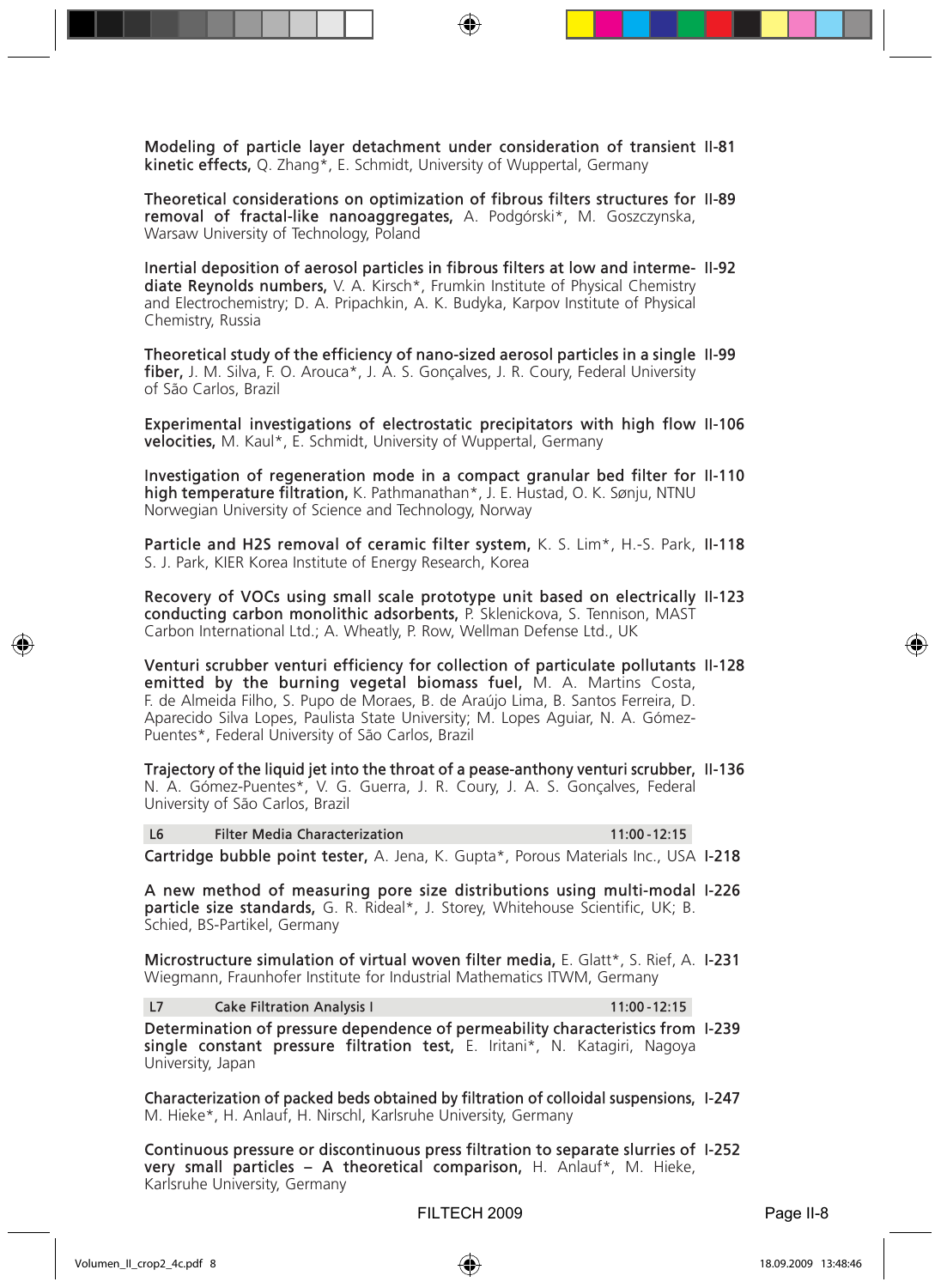#### M5 Deposition Control 11:00 -12:15

Improved deposition control for membrane bioreactors with immersed flat II-615 sheet membrane modules, H. Prieske, L. Böhm\*, A. Drews, M. Kraume, Technical Universtity Berlin, Germany

Effects of water quality and antiscalants on silica scaling of reverse osmosis II-623 membranes, W. Hater, C. zum Kolk, P. Izquierdo, BKG Water Solutions; G. Braun\*, T. Götz, C. Espendiller, Cologne University of Applied Sciences, Germany

Particle deposition in rotating filter disks, Y. Taamneh\*, Tafila Technical University, II-640 Jordan; L. Steinke, S. Ripperger, University of Kaiserslautern, Germany

#### G5 Industrial Gas Cleaning 11:00 -12:15

Enhanced energy efficiency solutions for industrial baghouse filters, II-144 G.-M. Klein\*, T. Schrooten, T. Neuhaus, R. Esser, F. Ott, T. Daniel, Intensiv-Filter GmbH & Co. KG, Germany

Conical lamina filter elements for higher filtration and energy efficiency II-152 and micro-fiber membrane filter media, K. Schumann\*, Schumann Kompaktfilter, Germany

Improved performance of bag filters through fabric surface modification, II-157 A. K. Choudhary\*, A. Mukhopadhyay, National Institute of Technology, India

| ↘△                       | Survey Lecture |  |  |  |  | 13:15 - 14:30 |  |
|--------------------------|----------------|--|--|--|--|---------------|--|
| $\overline{\phantom{0}}$ |                |  |  |  |  |               |  |

Development history and system integration aspects of diesel particle I-64 filters in commercial vehicles, Dr. Achim Dittler, Daimler AG, Germany

L8 Cake Filtration Analysis II 13:15 - 14:30

Constant pressure filtration of fibre/particle mixtures, K. Chellappah\*, E. S. I-260 Tarleton, R. J. Wakeman, Loughborough University, UK

Multi-staged creep effect in consolidation of tofu and okara as soft I-268 colloids, E. Iritani\*, T. Sato, N. Katagiri, Nagoya University, Japan

Filtration-consolidation analysis of solid/liquid expression from biological I-276 tissue, N. Grimi\*, E. Vorobiev, Technical University of Compiègne, France; N. Lebovka, National Academy of Sciences of Ukraine, Ukraine; J. Vaxelaire, University of Pau and Pays de l'Adour, France

#### M6 Membrane Fouling 13:15 - 14:30

Use of surface interaction free energy in the prediction of organic fouling II-638 of reverse osmosis (RO) membrane, R. Bai\*, J. Miao, C. Liu, P. Tay, National University of Singapore, Singapore

Fouling transition in high molecular weight flexible polymer cross-flow II-646 ultrafiltration, L. Béguin\*, IFTS Institute of Filtration and Techniques of Separation; H. Duval, M. Rakib, Ecole Centrale Paris, France

Effect of air-sparging on the performance of cross-flow microfiltration of II-654 yeast suspension, K.-J. Hwang\*, C.-E. Hsu, P.-Y. Si, Tamkang University, Taiwan

#### G6 Filter Test Systems I 13:15 - 13:15 - 14:30

Comparison of differently generated soots used for filter testing, S. Haep\*, II-165 H. Fissan, H. Kaminski, C. Asbach, B. Stahlmecke, H. Finger, Institute of Energy and Environmental Technology (IUTA), Germany

Filtration of nanoparticles: presentation of FANA test bench, N. Michielsen\*, II-172 T. Lelandais, C. Brochot, S. Bondiguel, IRSN Institute for Radiological Protection and Nuclear Safety, France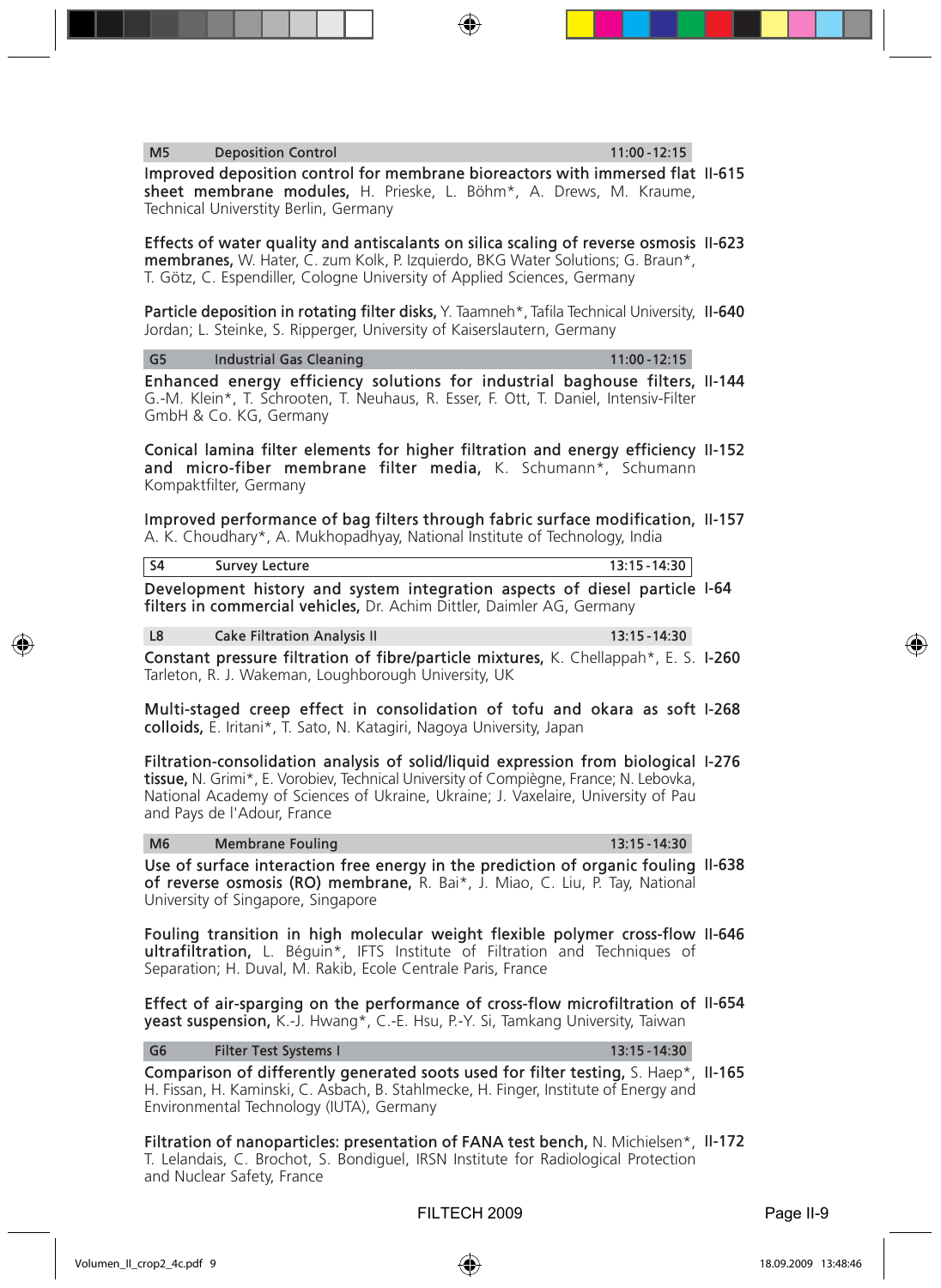Portable filtertester for nanometer and micrometer sized particles - the new II-178 all in one solution, leightweight no consumeables, no emissions, F. Schneider, R. Hagler, M. Pesch, Grimm Aerosoltechnik GmbH, Germany

L17 Depth Filtration Processes 15:00 -16:15

The difficulty with filtering gel particles when producing man-made fibers I-479 and optical films, S. Strasser\*, K. Brandt, Lenzing Technik GmbH, Austria

Development and characteristics of a new ion exchange filter cartridge made I-486 of phosphorylized hemp fibre yarn, B. Gemende\*, N. Pausch, H. Mueller, A. Gerbeth, University of Applied Sciences Zwickau; M. Leiker, Produktions- und Umweltservice GmbH; J. Hofmann, U. Freier, K. König, Universität Leipzig; M. Feustel, A. Richter, Textilforschungsinstitut Thüringen-Vogtland e.V., Greiz, Germany

Media for water separation from biodiesel-ultra low sulfur diesel blends - I-494 comparision with super absorbant monitor media, C. M. Stanfel\*, F. Diani Pangestu, Ahlstrom Filtration, LLC, USA

L9 Cake Filtration Processes I 15:00 - 16:15

Experimental study on the influence of process variables on the performance I-284 of a horizontal belt filter, M. Huhtanen\*, A. Häkkinen, J. Kallas, Lappeenranta University of Technology; B. Ekberg, Larox Corporation, Finland

Design of a new high performance drum filter for the chemical industry, I-292 T. Langeloh, Bokela GmbH, Germany

Plate and frame pressure filter optimisation using plant load cell data: I-300 Advantages, challenges and outcomes, R. G. de Kretser\*, H. Saha, C. Biscombe, P. J. Scales, University of Melbourne, Australia

M7 Modelling and Simulation 15:00 - 16:15

Modeling of enzymatic synthesis of fructooligosaccarides in continous II-669 membrane reactors, Z. Kovacs\*, L. Engel, K. Grau, T. Hahn, M. Ebrahimi, University of Applied Sciences Giessen-Friedberg, Germany; P. Czermak, Kansas State University, USA

Modelling the separation of protein solutions by means of cross flow II-678 filtration, T. Grein\*, S. Ripperger, University of Kaiserslautern; A. Piry, W. Kühnl, U. Kulozik, Munich University, Germany

3D reconstruction of ultrafiltration cakes from binarised images, F. Courteille, II-686 F. Bourgeois\*, M. Clifton, M. Meireles, Laboratoire de Génie Chimique UMR 5503, France

#### G7 Filter Test Systems II 15:00 -16:15

Filtration performance down to nano-particles, P. Tronville\*, Politecnico di II-183 Torino, Italy; R. Vijayakumar, AERFIL LLC, USA

Essential improvements for a reliable fractional efficiency testing of air filters, II-191 M. Schmidt\*, L. Mölter, Palas® GmbH, Germany

Investigation of the filtration behaviour of an artificial filtration test rig in II-199 comparison to an industrial filter unit – Differences and possibilities of scale up, G. Gasparin\*, Evonik Fibres GmbH, Austria

L10 Depth Filtration Analysis I 16:45 - 16:45 - 18:00

Advanced fibrous media simulations based on 3D structural data of real I-308 filter media, M. J. Lehmann\*, S. Hiel, E. Nißler, P. Trautmann, MANN+HUMMEL GmbH, Germany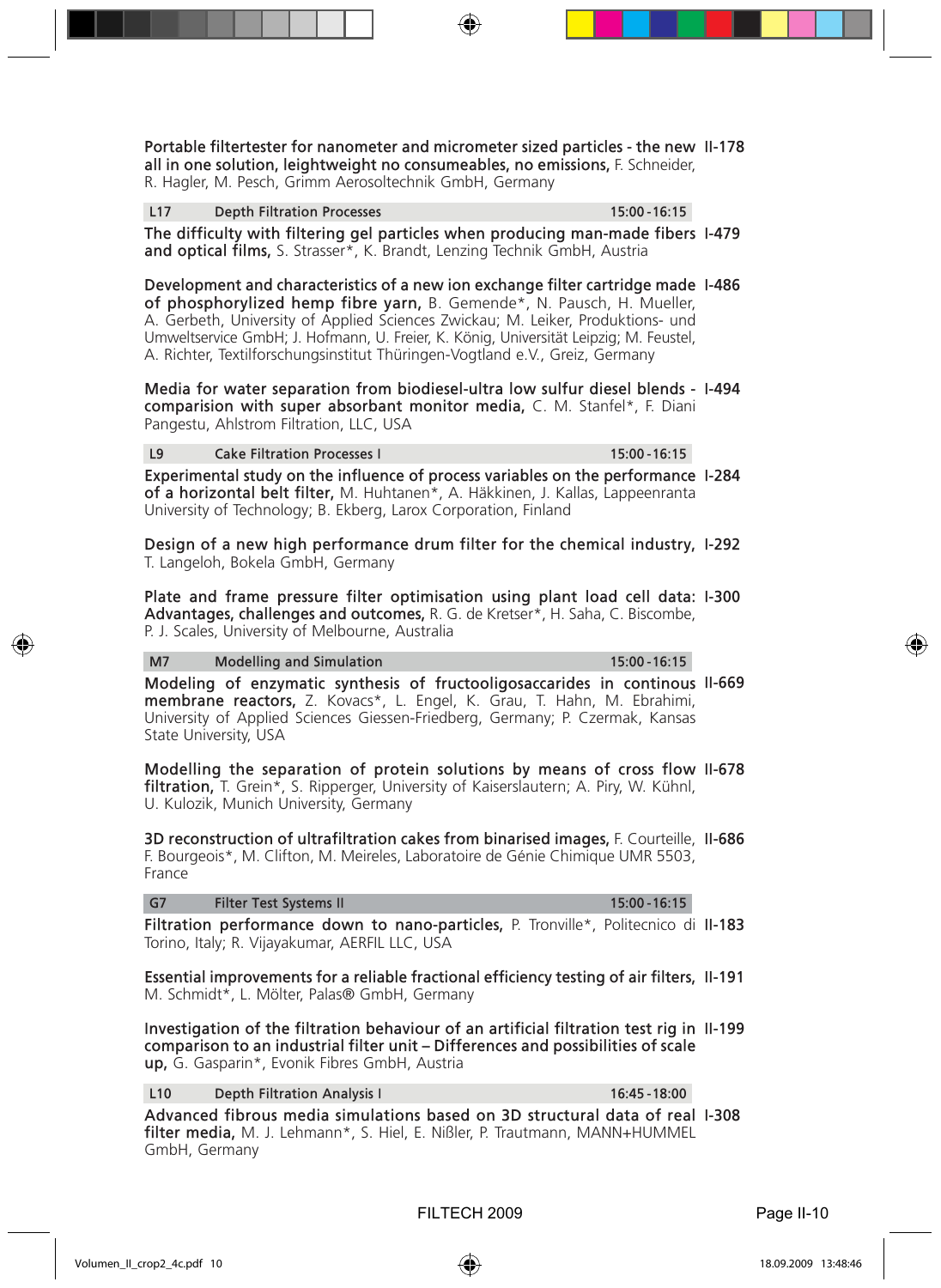Analysis of the behaviour of an automotive fuel filter using a Brinkman-I-316 Darcy approximation and a probability density function for the two-phase flow, L. Valiño, R. Mustata, J. Hierro, Laboratorio de Investigación en Tecnologías de la Combustión, J. L. Hernández\*, C. Blasco, Robert Bosch España Gasoline Systems S.A., Spain

On coupled particle level and filter element level simulation for filtration I-324 processes, Z. Lakdawala\*, O. Iliev, S. Rief, A. Wiegmann, Fraunhofer Institute for Industrial Mathematics ITWM, Germany

#### L11 Cake Filtration Processes II 16:45 -18:00

Ultra-fine coal dewatering with hyperbaric disc filters, G. Krammer\*, J. Kappel, I-329 R. Raberger, Andritz AG, Austria

Saving of wash liquid at filtration, R. Bott\*, T. Langeloh, Bokela GmbH, Germany I-337

Secondary-Dewatering of solid-liquid separation in sodium bi-carbonate I-345 separation applications, D.-E. Keller\*, KMPT AG, Germany

#### M8 Special Membranes 16:45 -18:00

Catalyst crosslinked membranes for use in solvent resistant nanofiltration, II-678 K. T. Cliff\*, S. Tarleton, Loughborough University, UK

Optimization of the channel form geometry of porous ReSiC ceramic mem-II-686 brane modules, S. Alexopoulos\*, G. Breitbach, B. Hoffschmidt, University of Applied Sciences Aachen, Germany

Textiles for the filtration of activated sludge in membrane bioreactors II-694 (MBRs), L. Böhm\*, V. Iversen, S. Hermann, A. Drews, J. Münz, M. Kraume, TU Berlin, Germany; E. Fatarella, Next Technology Tecnotessile, Società Nazionale di Ricerca Tecnologica r.l., Italy; B. Lesjean, Berlin Centre of Competence for Water, Germany

#### G8 Hot Gas Cleaning 16:45 -18:00

Use of CFD-software with simulation of particle formation and precipitati-II-205 on in high temperature processes, T. van der Zwaag\*, C. Asbach, S. Haep, Institute of Energy and Environmental Technology IUTA; E. Kruis, University of Duisburg-Essen; K. Reuter-Hack, Karlsruhe University, Germany

Evaluation of filtration and recleaning performance of hot gas filter media, II-213 R. Mai\*, H. Leibold, H. Seifert, Forschungszentrum Karlsruhe GmbH, P. Gäng, Fil T Eq GmbH, Germany

#### High Temperature Filtration of Pyrolysis Gases from Biogenic Feedstocks, II-219 H. Leibold\*, R. Mai, J. Sitzmann, H. Seifert, Forschungszentrum Karlsruhe GmbH,

Germany; A. Hornung, Aston University, UK; Y. Solantausta, VTT, Finland

#### Thursday – October 15, 2009

Flushing – Cleaning of debris and filter cakes from organic solvents, I-350 M. Wilkens\*, U. A. Peuker, Technical University Bergakademie Freiberg, Germany L12 Washing of Particles and Cleaning of Media 08:30 -09:45

The impact of centrifugal force on the quality of cake washing, F. Ruslim\*, 1-357  $\,$ A. Erk, T. Danner, BASF SE, Germany

Dissolution of magnetite particles in acidic conditions, R. Salmimies\*, I-362 A. Häkkinen, J. Kallas, Lappeenranta University of Technology; B. Ekberg, Larox Corporation, Finland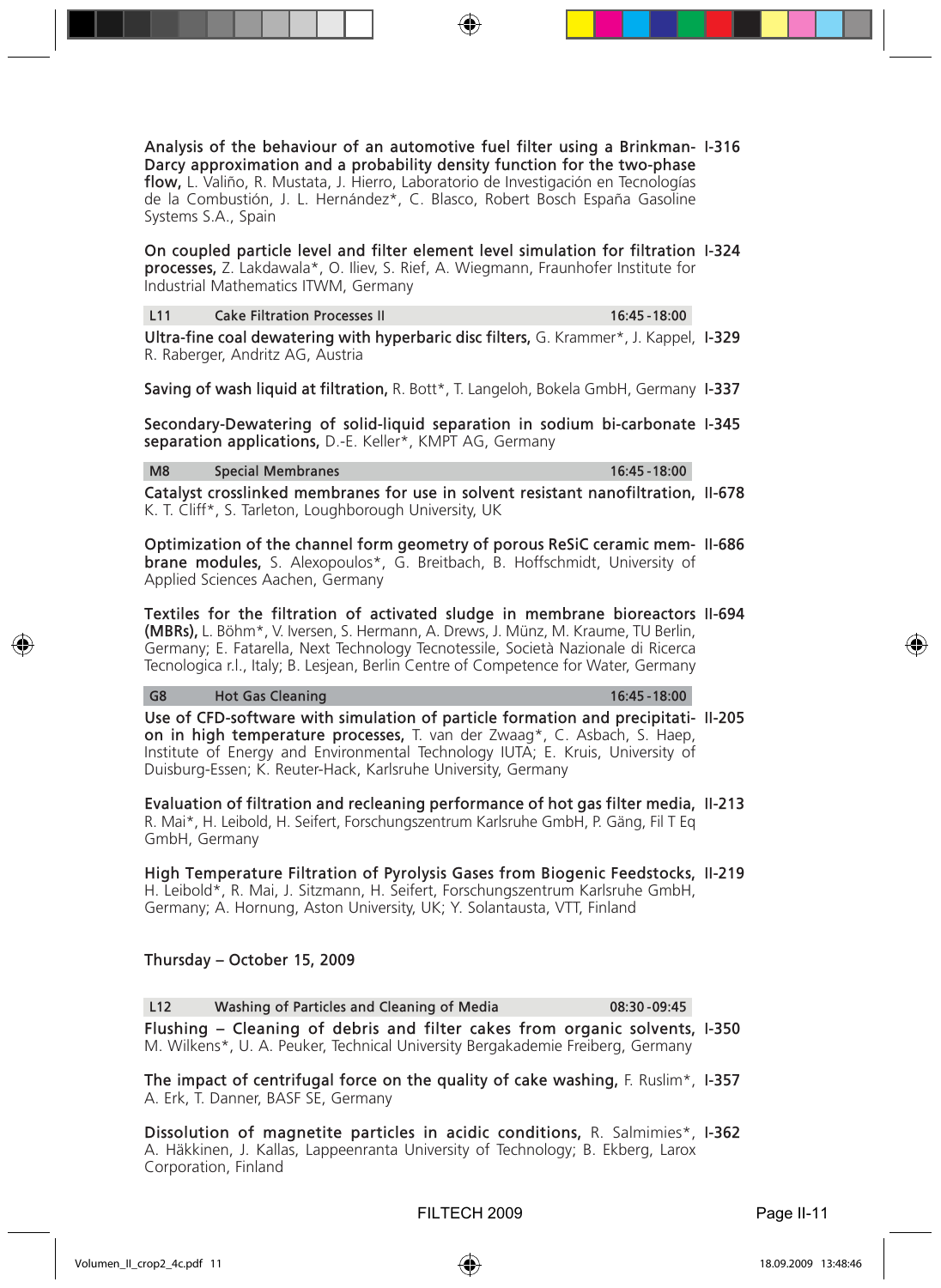#### L13 Poster Session II 08:30 -09:45

#### · Washing of Particles ·

Influence of experimental parameters on local and filtrate properties of I-370 kraft pulp displacement washing, K. Dingwell\*, J. Lindau, M. Sedin, H. Theliander, Chalmers University of Technology, Sweden

#### · Backwashing Filtration Processes ·

Enhancing classical effluent treatment plant efficiency by introducing BASP I-378 rotary wedge wire drum dewatering screens, B. Patil\*, V. Patil, BASP Industries, India

Precious metal catalyst recovery in API processing, L. Vashishta, Diva Envitec I-386 Europe Ltd., Great Britain; D. Stöcker, GKN Sinter Metal Filters GmbH, Germany

#### · Depth Filtration Processes ·

Effects of Biodiesel By-Products on Interfacial Tension and Water I-394 Separation Properties of Biodiesel-Ultra Low Sulfur Diesel Blends, F. D. Pangestu\*, C. M. Stanfel, Ahlstrom Filtration, LLC, USA

#### · Chromatography ·

Preparative separation and purification of plasmid DNA nano-vectors using I-396 anion exchange expanded bed chromatography, M. Ebrahimpour, M. Jahanshahi\*, Babol University of Technology, Iran

#### · Electrocoagulation ·

Removal of arsenic from wastewaters by batch airlift electrocoagulation, I-404 H. K. Hansen\*, P. Nuñez, C. Guiterrez, L. M. Ottosen, Technical University Federico Santa Maria, Chile

#### · Filter Media ·

Choice and optimization of technical woven wire meshes in the solid liquid sepa-I-585 ration, M. Knefel, P. Wirtz, GKD - Gebr. Kufferath AG, Germany

#### M9 Poster Session II 08:30 -09:45

Liquid-Liquid extraction of ammonia using hollow fiber membrane II-702 contactors, M. Ulbricht\*, J. Schneider, M. Stasiak, Membrana GmbH, Germany; J. Munoz, A. Sengupta, B. Kitteringham, Membrana Charlotte, USA

II-709

Achieving cleaner solutions, H. Williams\*, Serfilco International, Great Britain; J. H. Berg, Serfilco Ltd, USA

Development and large scale testing of water reuse process technologies in waste water free houses and companies based on ultrafiltration membranes II-712 of Microdyn-Nadir, A. Huber\*, SCAUT Forschungsgesellschaft mbH; D. Swaboda, GFI GmbH, Germany

Purification and recycling of water at a food-processing plant based on the II-720 example of natural sausage casing production using a physical-chemicalbiological system with ultrafiltration membranes from Microdyn-Nadir, A. Huber\*, SCAUT Forschungsgesellschaft mbH, Germany

Integrated membrane process for treating desulfurization effluent, N. Yin\*, II-728 F. Liu, Z. Zhong, W. Xing, Nanjing University, P. R. China

Recycle effect on double-pass concentric circular mass exchanger with an II-732 idealized membrane inserted, C.-D. Ho\*, J.-W. Tu, Y.-C. Chuang, Tamkang University, Taiwan

Organic solvent nanofiltration in the pharmaceutical industry, H. Beckers, A. II-739 Buekenhoudt, P. Vandezande, R. Vleeschouwers\*, VITO, Belgium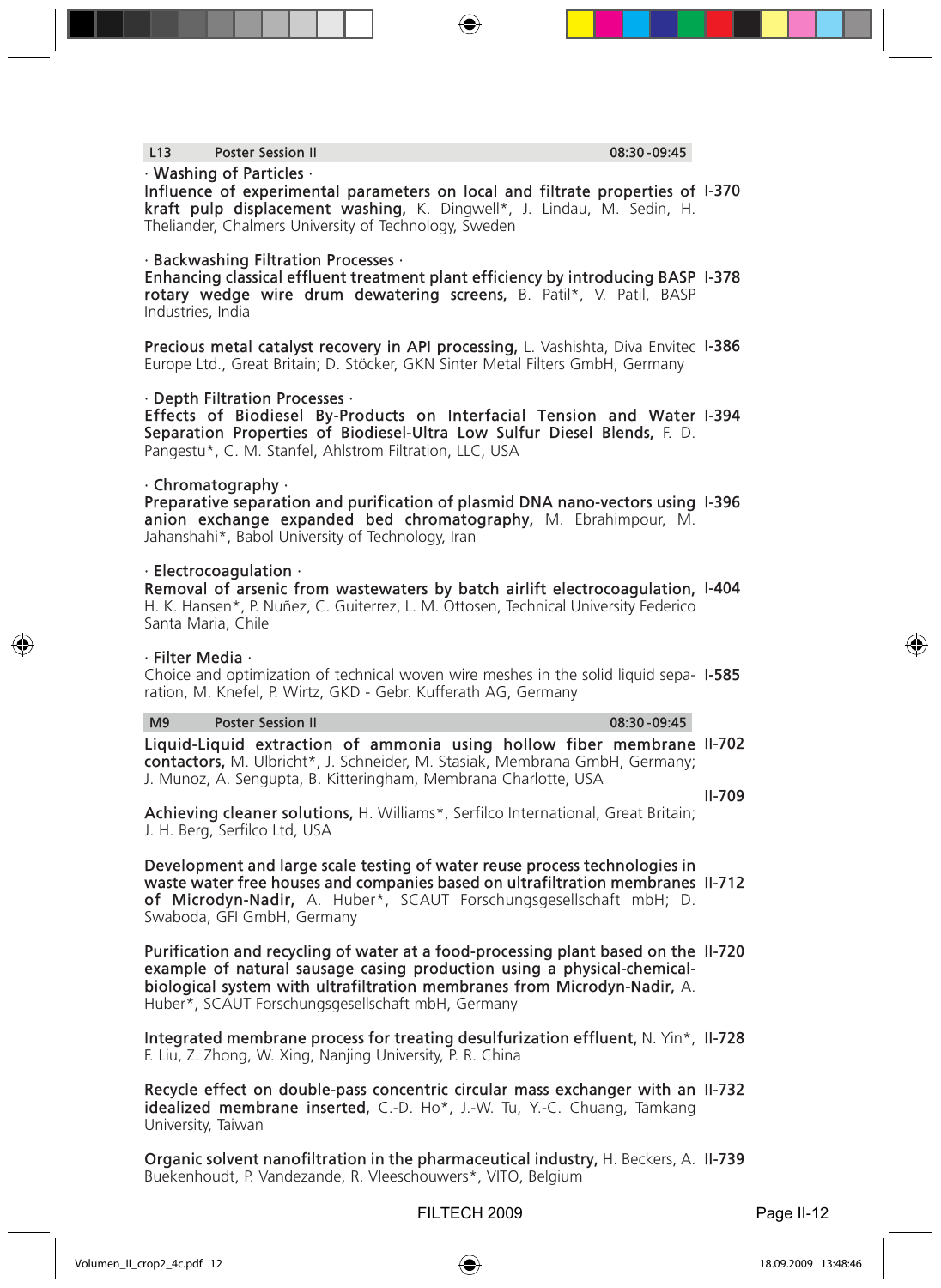Iron removal by membrane contactor for assisting ilmenite leaching, II-745 E. A. Abdel-Aal, M. H. H. Mahmoud, M. M. S. Sanad, Central Metallurgical R & D Institute, Egypt; A. Criscuoli, A. Figoli, E. Drioli, University of Calabria, Italy

Filtration of highly concentrated CaCO3 suspensions using a rotating disk II-756 dynamic system, M. Loginov, O. Larue, L. H. Ding, E. Vorobiev\*, University of Compiègne, France; N. Lebovka, National Academy of Sciences of Ukraine, Ukraine

Process intensification by using dynamic Krauss-Maffei Cross Flow Filtration II-763 (DCF) without recirculation of retentate, G. Grim\*, KMPT AG, Germany

Bench-scale unit for characterisation of particle adhesion on ceramic mem-II-766 brane surfaces, T. Quadt\*, E. Schmidt, University of Wuppertal, Germany

G9 Poster Session II 08:30 -09:45

Isobaric pressurised air filter testing under overpressure up to 10 bar in II-223 accordance with ISO 12500, S. Schütz\*, L. Mölter, M. Schmidt, Palas® GmbH, Germany

Method of achieving more accuracy in testing air cleaners, A. G. Denysenko\*, II-232 Kharkiv Petro Vasylenko National Technical University of Agriculture, Ukraine

Errors on measurements of size distributions of nano-sized aerosol particles II-237 using the SMPS spectrometer, F. O. Arouca\*, N. R. Feitosa, J. R. Coury, Federal University of São Carlos, Brazil

Study of the behaviour of filter media used in high pressure filtration II-244 systems, E. H. Tanabe\*, A. B. N. Brito, E. J. Ricco, J. R. Coury, M. L. Aguiar, University of São Carlos, Brazil

Determination of adhesion force of organic and inorganic particle in II-252 synthetic fiber fabric filters, M. M. Campos, E. H. Tanabe\*, M. L. Aguiar, University of São Carlos, Brazil

Statistical study on the operational variables influence in the dust cake II-260 structure, S. M. S. Rocha, J. J. R Damasceno\*, C. R. Duarte, Federal University of Uberlândia; M. L. Aguiar, Federal University of São Carlos, Brazil

Numerical investigations of a content on thallium in the filter ash, O. II-267 Chizhko\*, Moscow Environmental Center, Russia

Study of the influence of the thickness of the dust cake in drainage of II-273 the fluid, S. M. S. Rocha, J. J. R. Damasceno, L. G. M. Vieira, Federal University of Uberlândia; M. L. Aguiar\*, Federal University of São Carlos, Brazil

Experimental investigations into the effects of post-coating on surface II-281 filtration, Q. Zhang\*, E. Schmidt, University of Wuppertal, Germany

Virtual cyclone as a pre-dust-collector of bag filters, H.-S. Park\*, K. S. Lim, II-287 KIER Korea Institute of Energy Research, Korea

Collection effeciency of fiber filters on the filtration of nano-sized particles II-292 from aerosols, N. R Feitosa, F. O. Arouca\*, J. R. Coury, Federal University of São Carlos, Brazil

Investigations into the collection of fine dust by plants, D. Bracke\*, G. Reznik, II-299 H. Mölleken, E. Schmidt, University of Wuppertal, Germany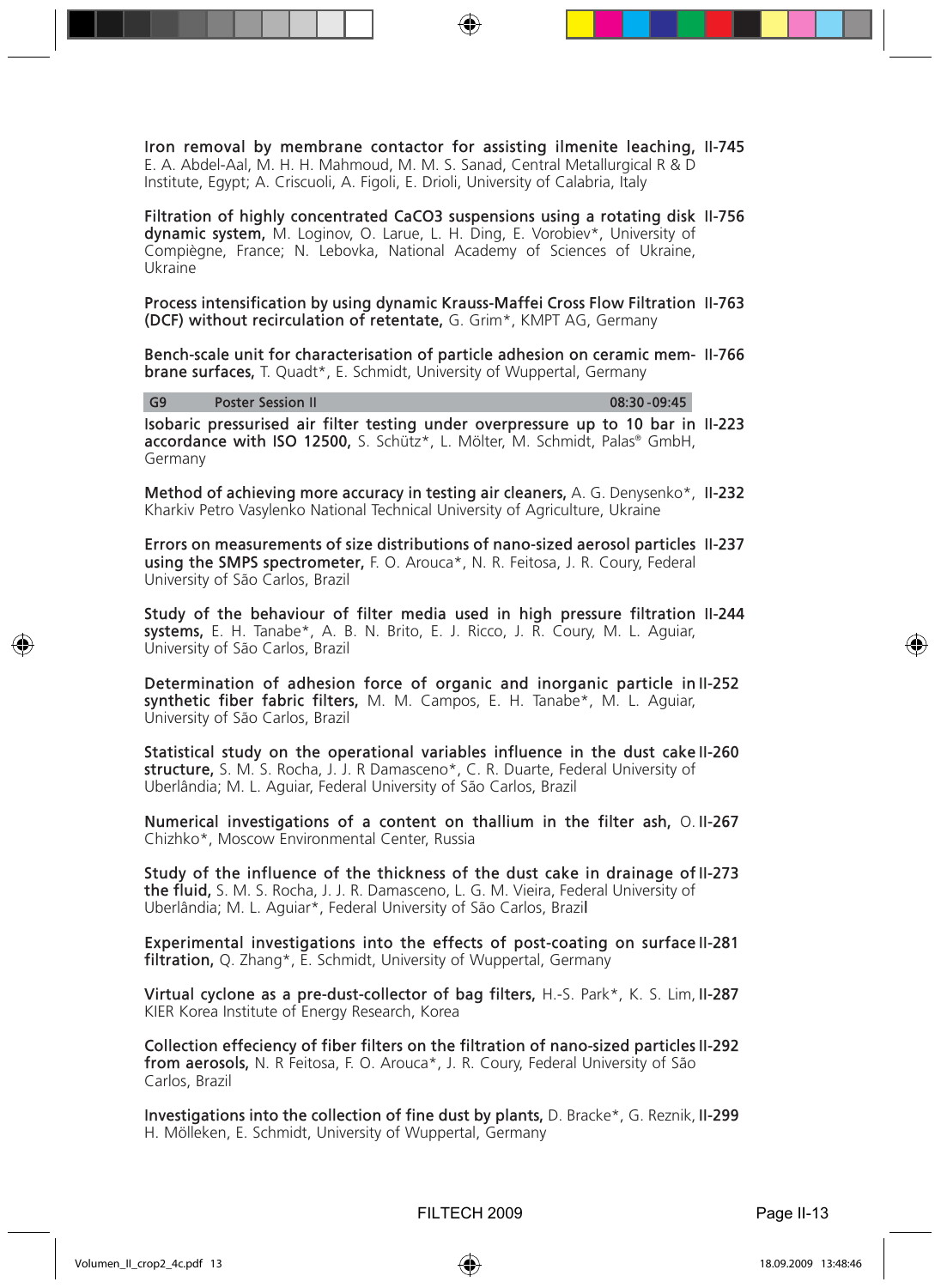#### L14 Separation Enhancement by Magnetic Forces 11:00 -12:15

Selective magnetic separation – A revolution in solid-liquid separation? I-411 H. Nirschl\*, C. Wagner, C. Eichholz, University of Karlsruhe, Germany

DEM-Simulation of magnetic field effects in solid-liquid-separation, I-419 C. Eichholz\*, H. Nirschl, University of Karlsruhe, Germany

Removal of pesticides and benzene from water by using nanomagnetic I-427 filtration, S. Alfadul\*, A. Alabdulaa'aly, M. Kahn, KACST King Abdulaziz City for Science and Technology; M. Abdalla, Saud University, Saudi Arabia

Comparing fibre composition of nonwovens: Filtration performance and I-433 sustainability potential, H. H. Kleizen\*, Parker Filtration BV, Delft University of Technology, The Netherlands L15 Depth Filtration Analysis II 11:00 -12:15

Advanced CFD simulation of filtration processes, M. Dedering, IBS Filtran; I-440 O. Iliev\*, Z. Lakdawala, Fraunhofer Institute for Industrial Mathematics ITWM, Germany; R. Ciegis, V. Starikovicius, Vilnius Gediminas Technical University, Lithuania; P. Popov, Texas A&M University, USA

Filtering of clay colloids in MX-80 d etritus material, T. Richards\*, Chalmers I-445 University of Technology; I. Neretnieks, Royal Institute of Technology, Sweden

#### G10 **Monitoring and Control** 11:00 -12:15

Monitoring and control of emission of particulate materials in industrial II-306 production of alcohol, M. A. Martins Costa, F. de Almeida Filho, M. L. Aguiar, F. Hiromitus, São Paulo State University; E. H. Tanabe\*, Federal University of São Carlos, Brazil

Online quality controll in for road tunnel air filters - the new dimension in performance and air quality, F. Schneider\*, Grimm Aerosoltechnik; E. Deux, FILTRONtec GmbH, Germany

Fast online efficiency testing and emission measurement of cleanable filter elements, G. Lindenthal, Ingenieurbüro für Partikeltechnologie und Umweltmesstechnik; M. Weiß\*, M. Schmidt, Palas® GmbH, Germany II-319

#### G11 Filter Media Clogging 11:00 -12:15

Clogging of industrial high efficiency particulate air filter in case of fire, F.X. II-325 Ouf\*, V.M. Mocho, Institute for Radiological Protection and Nuclear Safety, France

Effect of air humidity on the clogging of mini-pleated and plane HEPA II-333 filters by hygroscopic and non-hygroscopic and particles, A. Joubert\*, J. C. Laborde, L. Bouilloux, IRSN; D. Thomas, S. Callé-Chazelet, Nancy University, France

Clogging mechanisms involved in the aging of cleanable filter media, J. II-341 Schuberth\*, G. Mauschitz, W. Höflinger, Vienna University of Technology, Austria

L16 Separation Enhancement by Physical and Chemical Slurry Treatment 13:15-14:30

Removal of colloidal particles from colloidal waste by use of particle I-453 immobilization in gel, M. Iwata\*, Suzuka National College of Technology, Japan; M. S. Jami, International Islamic University Malaysia, Malaysia

Peroxidase catalyzed the removal of phenol from synthetic waste water, I-461 K. F. Mossallam\*, F. M. Sultanova, N. A. Salimova, State Oil Academy, Azerbaijan

Eshidiya industrial wastewater treatment, S. Emeish\*, Al-Balqa' Applied I-471 University, Jordan

II-313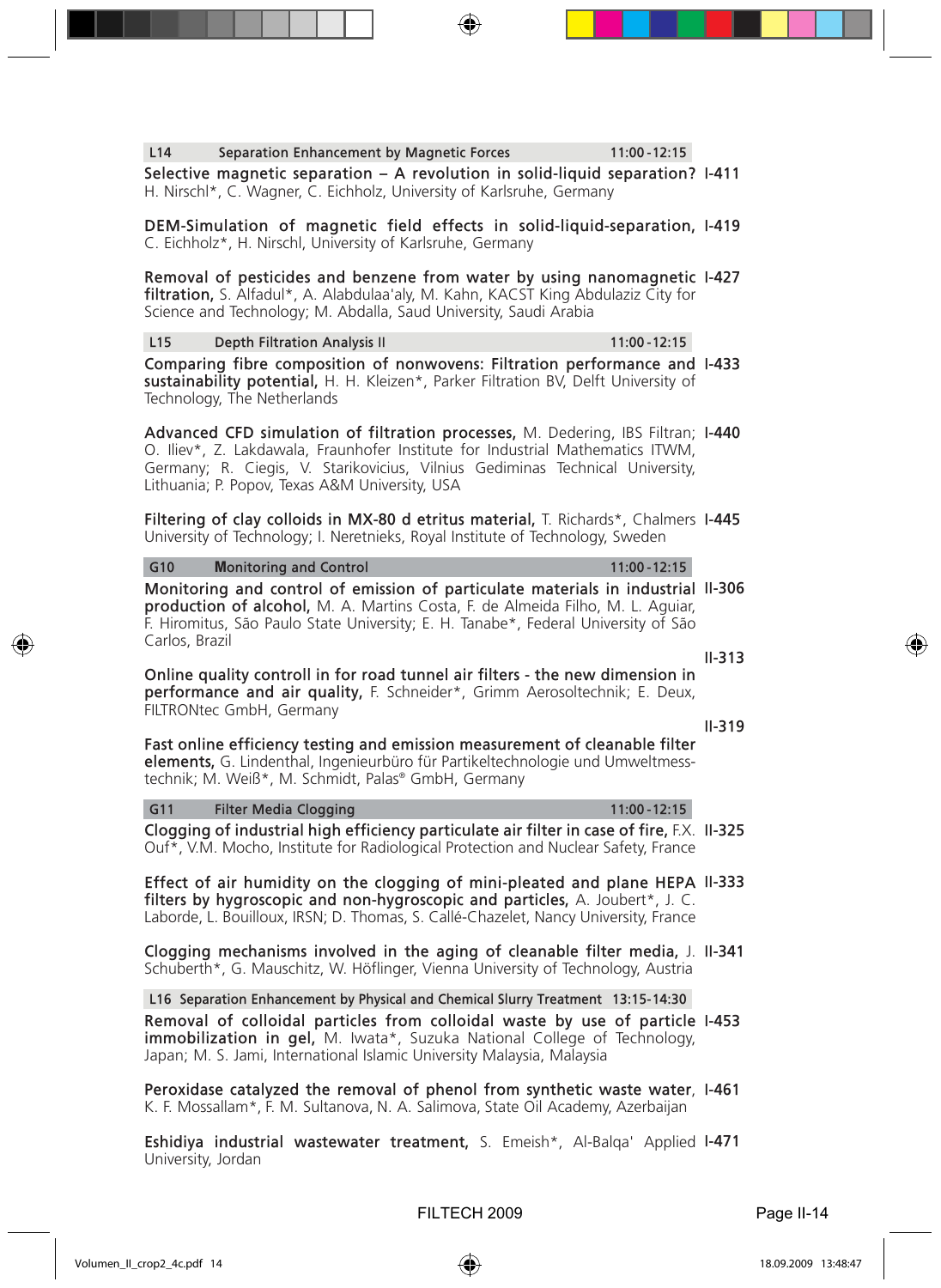| Prof. Matthias Kraume, Berlin Technical University, Germany; Dr. Anja Drews<br>Oxford University, Great Britain                                                                                                       |
|-----------------------------------------------------------------------------------------------------------------------------------------------------------------------------------------------------------------------|
| G12<br>Ab- and Adsorption<br>13:15-14:30                                                                                                                                                                              |
| Fugitive dust suppression using water spraying systems with low water cor<br>sumption in enclosed systems, J. Faschingleitner*, G. Mauschitz, W. Höflinge<br>Vienna University of Technology, Austria                 |
| Odour reduction by means of textiles - innovative coatings, H. Finger<br>F. Schmidt, St. Haep, D. Bathen, Institut für Energie- und Umwelttechnik e.<br>(IUTA), Germany                                               |
| The truly custom-made adsorbent system, S. Fichtner*, S. Kaemper, J.-N<br>Giebelhausen, B. Boehringer, A. Arnold, M. Mueller, Blücher GmbH, Adsor-Tec<br>GmbH, Germany                                                |
| Nanofibre Filter Media<br>G13<br>13:15-14:30                                                                                                                                                                          |
| Fabrication and performance evaluation of nano-fibrous filters for filtratio<br>of sub-micron aerosols, W. W.-F. Leung*, C.-H. Hung, P.-T. Yuen, The Hong Kon<br>Polytechnic University, P. R. China                  |
| Improved filterefficiency through integrated nanofibers, W. Rupertseder<br>T. Ertl, A. Seeberger, A. Jung, IREMA-Filter GmbH, Germany                                                                                 |
| Development of nonwoven composites air filters based on micro and nand<br>fibers, J. Payen*, P. Vroman, M. Lewandowski, A. Perwuelz, Ecole Nationa<br>Supérieure des Arts et Industries Textiles (ENSAIT), France     |
| 15:00-16:15<br>L <sub>18</sub><br><b>Backwashing Filtration Processes</b>                                                                                                                                             |
| RFF – Backwash fibre filter innovation in depth filtration, J. Baumgartinger<br>Lenzing Technik GmbH, Austria                                                                                                         |
| Internal filter for fischer-tropsch wax/catalyst separation, M. A. Khodagholi<br>A. A. Rohani, M. R. Hemmati Mahmoudi, Research Institute of Petroleum Industr<br>Iran                                                |
| Filtration and particle analysis for heavily contaminated engine lube oi<br>F. Gruschwitz*, M. Förster, N. König, MAN Diesel SE; H. Nirschl, H. Anlau<br>Karlsruhe University, Germany                                |
| L19<br><b>Precoat Filtration</b><br>15:00-16:15                                                                                                                                                                       |
| Filtration of high density microbial fermentation biomass using BAS<br>biotech filter, V. Patil*, B. Patil, BASP Industries, India; H. Katinger, University o<br>Natural Resources and Applied Life Sciences, Austria |
| Filtration system for isolation of decoquinate bio molecules, B. Patil*, V. Pat<br><b>BASP Industries, India</b>                                                                                                      |
| Organic precoat filter aids - Update on current statur and future develop<br>ments, E. Gerdes*, J. Rettenmaier & Söhne, Germany                                                                                       |
| Modelling and Simulation I<br>15:00-16:15<br>G14                                                                                                                                                                      |
| Cinculation of nontials conception of usersen wise filters. U. Discort U. Coute                                                                                                                                       |

Membrane bioreactors in waste water treatment - Status and trends, I-80

Fugitive dust suppression using water spraying systems with low water consumption in enclosed systems, J. Faschingleitner\*, G. Mauschitz, W. Höflinger, Vienna University of Technology, Austria con- II-349

Odour reduction by means of textiles – innovative coatings, H. Finger\*, F. Schmidt, St. Haep, D. Bathen, Institut für Energie- und Umwelttechnik e. V. (IUTA), Germany ger\*, II-357

The truly custom-made adsorbent system, S. Fichtner\*, S. Kaemper, J.-M. Giebelhausen, B. Boehringer, A. Arnold, M. Mueller, Blücher GmbH, Adsor-Tech GmbH, Germany J.-M. II-364

Fabrication and performance evaluation of nano-fibrous filters for filtration of sub-micron aerosols, W. W.-F. Leung\*, C.-H. Hung, P.-T. Yuen, The Hong Kong Polytechnic University, P. R. China ation II-370

Improved filterefficiency through integrated nanofibers, W. Rupertseder\*, T. Ertl, A. Seeberger, A. Jung, IREMA-Filter GmbH, Germany der\*, II-377

Development of nonwoven composites air filters based on micro and nanofibers, J. Payen\*, P. Vroman, M. Lewandowski, A. Perwuelz, Ecole Nationale Supérieure des Arts et Industries Textiles (ENSAIT), France ano- Il-383

RFF – Backwash fibre filter innovation in depth filtration, J. Baumgartinger\*, ger\*, I-502

Internal filter for fischer-tropsch wax/catalyst separation, M. A. Khodagholi\*, A. A. Rohani, M. R. Hemmati Mahmoudi, Research Institute of Petroleum Industry,  $\overline{1}$ ustry, I-506

Filtration and particle analysis for heavily contaminated engine lube oil, F. Gruschwitz\*, M. Förster, N. König, MAN Diesel SE; H. Nirschl, H. Anlauf, Karlsruhe University, Germany I-514

#### ľ

Filtration of high density microbial fermentation biomass using BASP **biotech filter,** V. Patil\*, B. Patil, BASP Industries, India; H. Katinger, University of Natural Resources and Applied Life Sciences, Austria BASP 1-522

Filtration system for isolation of decoquinate bio molecules, B. Patil\*, V. Patil, BASP Industries, India Patil, **I-530** 

Organic precoat filter aids - Update on current statur and future developments, E. Gerdes\*, J. Rettenmaier & Söhne, Germany elop- 1-539

Simulation of particle separation at woven wire filters, H. Rieger\*, H. Sauter, II-391 Mahle Filtersysteme GmbH, Germany

Simulation of fluid flow and particle deposition in three dimensional II-399 nonwoven structures, T. Warth\*, M. Piesche, University of Stuttgart, Germany

Survey Lecture 13:15-14:30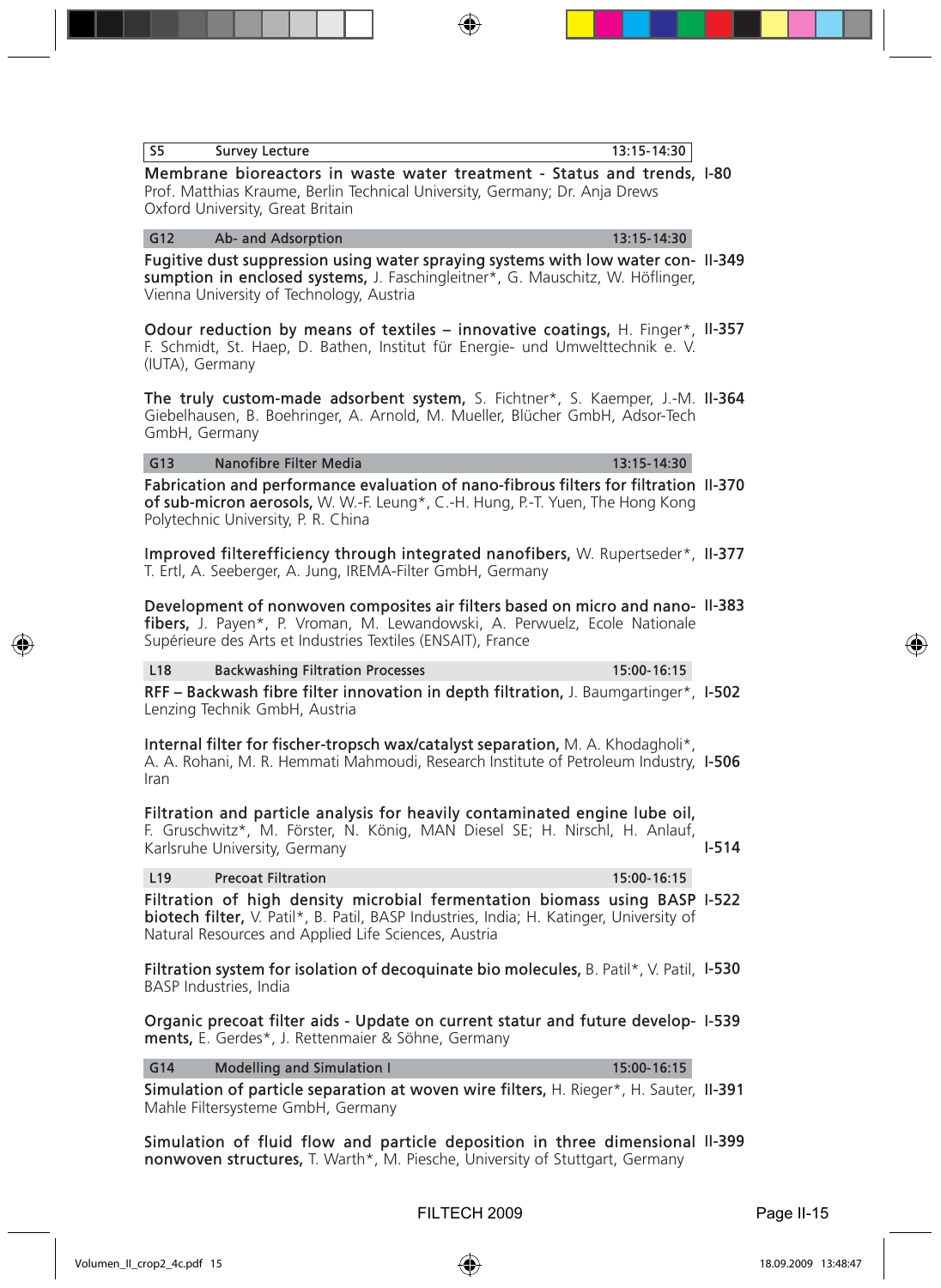Penetration of aerosol particles through polydisperse fibrous filters – II-406 Model and experiment, A. Podgórski\*, A. Jackiewicz, Warsaw University of Technology, Poland

G15 Special Filter Media 15:00-16:15

|                                                                                                                                                                                                                                                                                     | <u>u i j</u><br><b>SPECIAL FILLEL IVIEUIA</b>                                                                                                                        | 15.UU <sup>-</sup> 10.IS |  |  |  |
|-------------------------------------------------------------------------------------------------------------------------------------------------------------------------------------------------------------------------------------------------------------------------------------|----------------------------------------------------------------------------------------------------------------------------------------------------------------------|--------------------------|--|--|--|
|                                                                                                                                                                                                                                                                                     | Nano filtration media - Challenges of modelling and computer simulation, II-413<br>L. Cheng*, S. Rief, Fraunhofer Institute for Industrial Mathematics ITWM, Germany |                          |  |  |  |
|                                                                                                                                                                                                                                                                                     | Investigation of filter service life increased by collating high efficiency II-420<br><b>media, P. P. Tsai*, The University of Tennessee, USA</b>                    |                          |  |  |  |
|                                                                                                                                                                                                                                                                                     | High-performance spunlace filter media for process air and liquid filtration, II-429<br>V. Lorentz*, Norafin GmbH, Switzerland                                       |                          |  |  |  |
|                                                                                                                                                                                                                                                                                     | Filter Media Development and Application<br>L20                                                                                                                      | 16:45-18:00              |  |  |  |
|                                                                                                                                                                                                                                                                                     | Influence of filter cloth behaviour on the layout of cake forming filters, 1-542<br>E. Ehrfeld, Bokela GmbH, Germany                                                 |                          |  |  |  |
| Comparison of pore size distribution of non-woven fibrous filter evaluated 1-550<br>by computer simulation with the distributions measured by DFM and<br>microscopic observation, K. Matsumoto*, K. Nakamura, Yokohama National<br>University; T. Yunoki, Tritec Corporation, Japan |                                                                                                                                                                      |                          |  |  |  |
|                                                                                                                                                                                                                                                                                     | Continuous welding and simultaneous edge sealing of pleated filter media. 1-557                                                                                      |                          |  |  |  |

Continuous welding and simultaneous edge sealing of pleated filter media, A. Korz\*, K. Herzer, Textile Fusion Technologies GmbH, T. Westermann, Pfaff Industriesysteme und Maschinen AG, Germany I-557

| L <sub>21</sub> | Selective Separation and Classification | 16:45-18:00 |
|-----------------|-----------------------------------------|-------------|
|                 |                                         |             |

"Bubble bobble" in the lauter tun – A new way for mash separation in the I-561 brewhouse, J. Tippmann\*, H. Scheuren, J. Voigt, K. Sommer, Munich University, Germany

Performance of dynamic filtration in particle classification, L. Steinke\*, I-569 Y. Taamneh, S. Ripperger, University of Kaiserslautern, Germany

Modeling sieving filtration using simple network models, U. Beuscher\*, I-577 W. L. Gore & Associates Inc., USA

G16 Modelling and Simulation II 16:45-18:00

Influence of an oscillating flow on single fibre efficiency, P. Kopf\*, II-435 M. Piesche, University of Stuttgart, Germany

Deposition of nanoparticles in the composites of nano- and microsized fibers. II-443 The electrostatic effects, L. Gradon\*, Warsaw University of Technology, Poland

**Effect of slip flow on the pressure drop in fibrous filters,** Z. Bin, Tongji II-449 University, P.R. China; V. Bertola, The University of Edinburgh, UK; E. Cafaro, P. Tronville\*, Politecnico di Torino, Italy

#### G17 Mist and Droplet Separation 16:45-18:00

Collection of oil droplets from pyrolysis gases by an electrostatic precipitator, II-457 A. Bologa\*, H.-R. Paur, H. Seifert, K. Woletz, Forschungszentrum Karlsruhe, Germany

Measurements of metal working fluid mist emissions at high concentrations, II-465 T. Laminger\*, W. Höflinger, Vienna University of Technology, Austria

A model for steady-state oil transport and saturation in a mist filter, D. II-473 Kampa\*, J. Meyer, B. Mullins, G. Kasper, Karlsruhe University, Germany

The Programme lists countries and regions and is subject to amendments. Errors and obmissions expected.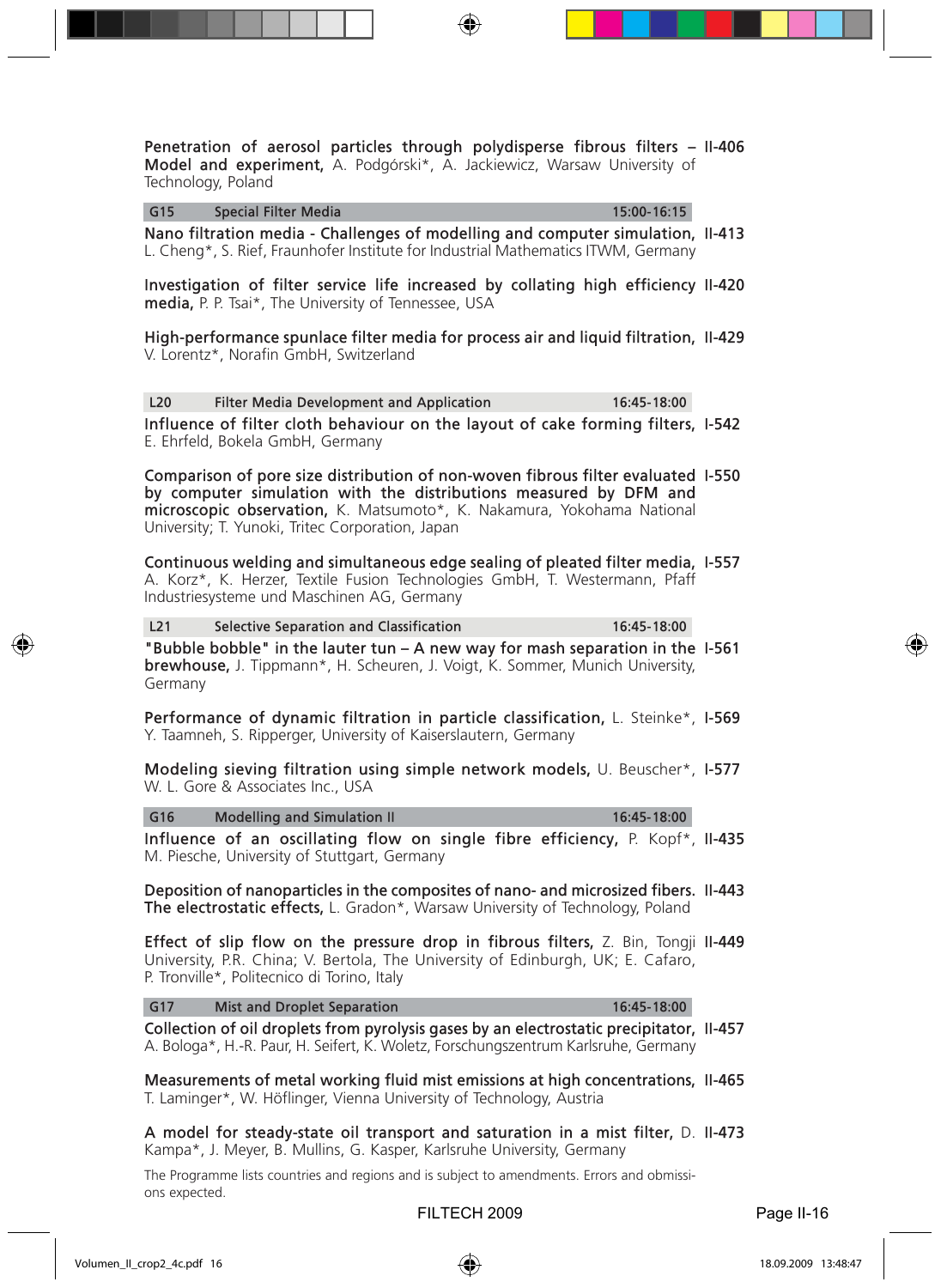## **SESSION CHAIRMEN**

## **TUESDAY, OCTOBER 13, 2009**

| S1 - Survey Lecture: Advances in Pore Structure Evaluation by Porometry<br>Chairman: Harald Anlauf                                      | 13:15-14:30 h |
|-----------------------------------------------------------------------------------------------------------------------------------------|---------------|
| L1 - Sedimentation Analysis in the Gravity Field<br>Chairman: Dietmar Lerche                                                            | 13:15-14:30 h |
| M1 - Waste Water Treatment<br>Chairman: Siegfried Ripperger                                                                             | 13:15-14:30 h |
| G1 - Air Filter I<br>Chairman: Thomas Caesar                                                                                            | 13:15-14:30 h |
| S2 - Survey Lecture: Membrane Pore Characterization Techniques -<br><b>Status Quo and Future Development</b> Chairman: Richard Wakeman  | 15:00-16:15 h |
| L2 - Sedimentation Analysis in the Centrifugal Field<br>Chairman: Dietmar Lerche                                                        | 15:00-16:15 h |
| M2 - Produced Water Treatment<br>Chairman: Steve Tarleton                                                                               | 15:00-16:15 h |
| G2 - Air Filter II<br>Chairman: Thomas Caesar                                                                                           | 15:00-16:15 h |
| S3 - Towards predicting filtration and separation - Progress and challenges<br>Chairman: Siegfried Ripperger                            | 16:45-18:00 h |
| L3 - Sedimenation and Flotation for Sorting<br>Chairman: Harald Anlauf                                                                  | 16:45-18:00 h |
| M3 - Combined Processes<br>Chairman: Jaroslav Pridal                                                                                    | 16:45-18:00 h |
| G3 - Surface Filtration<br>Chairman: Wilhelm Höflinger                                                                                  | 16:45-18:00 h |
| WEDNESDAY, OCTOBER 14, 2009                                                                                                             |               |
| L4 - Sedimentation in Centrifuges/Hydrocyclones<br>Chairman: Michael Kopf                                                               | 8:30-9:45 h   |
| L5 - Poster Session I<br>Chairman: Graham Rideal                                                                                        | 8:30-9:45 h   |
| M4 - Poster Session I<br>Chairman: Kuo-Lun Tung                                                                                         | 8:30-9:45 h   |
| G4 - Poster Session I<br>Chairman: Gerd Mauschitz                                                                                       | 8:30-9:45 h   |
| L6 - Filter Media Characterization<br>Chairman: Christophe Peuchot                                                                      | 11:00-12:15 h |
| L7 - Cake Filtration Analysis I<br>Chairman: Urs Peuker                                                                                 | 11:00-12:15 h |
| M5 - Deposition Control<br>Chairman: Kuo-Lun Tung                                                                                       | 11:00-12:15 h |
| G5 - Industrial Gas Cleaning<br>Chairman: Takeshi Yoneda                                                                                | 11:00-12:15 h |
| S4 - Development history and system integration aspects of diesel<br>particle filters in commercial vehicles Chairman: Eberhard Schmidt | 13:15-14:30 h |
| L8 - Cake Filtration Analysis II<br>Chairman: Peter Scales                                                                              | 13:15-14:30 h |
| M6 - Membrane Fouling<br>Chairman: Thomas Peters                                                                                        | 13:15-14:30 h |
| G6 - Filter Test Systems I<br>Chairman: Gerhard Kasper                                                                                  | 13:15-14:30 h |
| L17 - Depth Filtration Processes<br>Chairman: Hermanes Kleizen                                                                          | 15:00-16:15 h |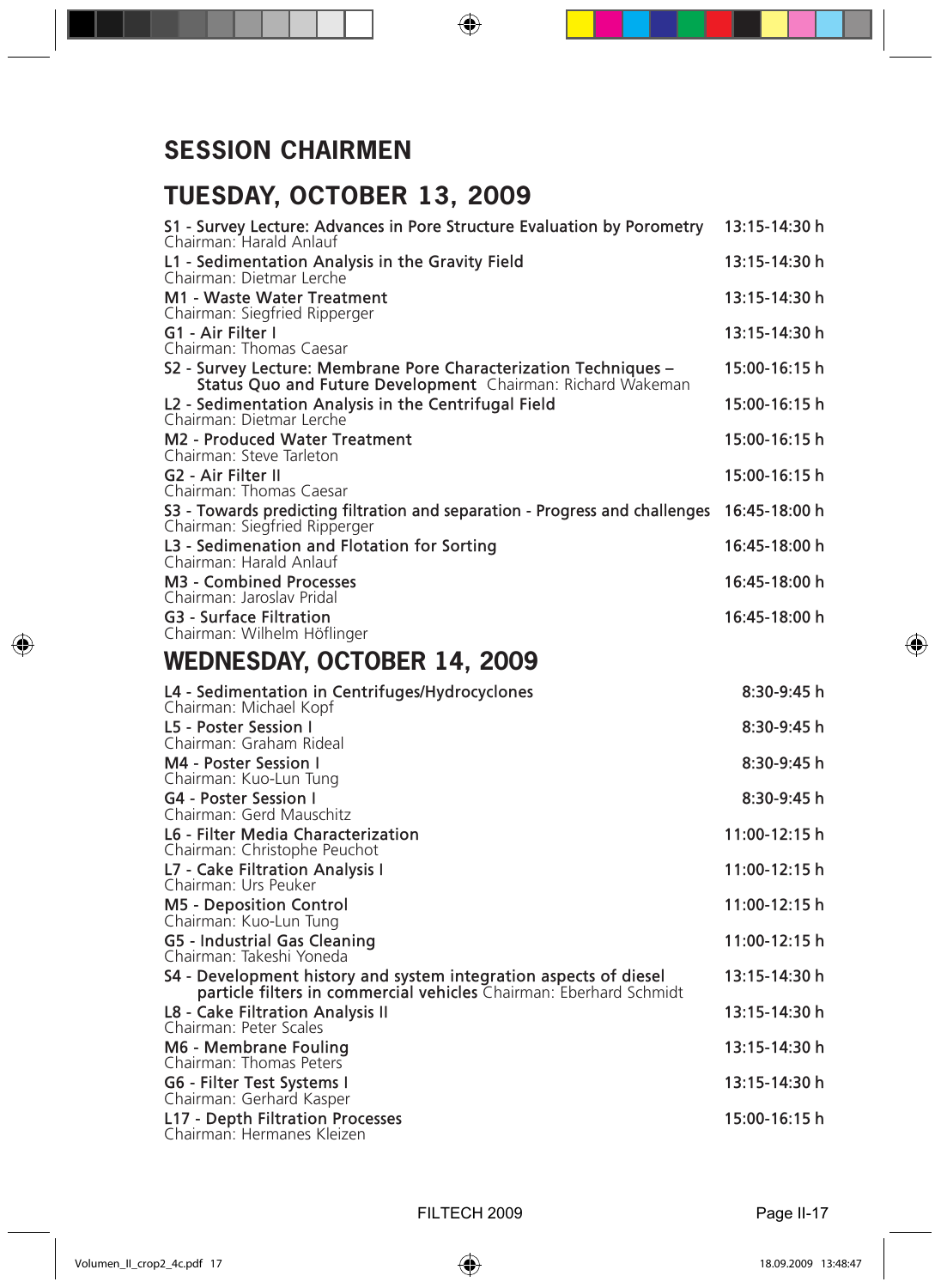| L9 - Cake Filtration Processes I<br>Chairman: Gernot Krammer               | 15:00-16:15 h |
|----------------------------------------------------------------------------|---------------|
| M7 - Modelling and Simulation<br>Chairman: Thomas Peters                   | 15:00-16:15 h |
| G7 - Filter Test Systems II<br>Chairman: Gerhard Kasper                    | 15:00-16:15 h |
| L <sub>10</sub> - Depth Filtration Analysis I<br>Chairman: Hermann Nirschl | 16:45-18:00 h |
| L11 - Cake Filtration Processes II<br>Chairman: Marja Oja                  | 16:45-18:00 h |
| M8 - Special Membranes<br>Chairman: Thomas Peters                          | 16:45-18:00 h |
| G8 - Hot Gas Cleaning<br>Chairman: Achim Dittler                           | 16:45-18:00 h |

## **THURSDAY, OCTOBER 15, 2009**

| L12 - Washing of Particles and Cleaning of Media<br>Chairman: Urs Peuker                             | $8:30-9:45$ h |
|------------------------------------------------------------------------------------------------------|---------------|
| L13 - Poster Session II                                                                              | $8:30-9:45$ h |
| Chairman: Hans Theliander<br>M9 - Poster Session II                                                  | $8:30-9:45$ h |
| Chairman: Kuo-Jen Hwang<br>G9 - Poster Session II                                                    | $8:30-9:45$ h |
| Chairman: Hans-Joachim Schmid                                                                        | 11:00-12:15 h |
| L14 - Separation Enhancement by Magnetic Forces<br>Chairman: Karsten Keller                          |               |
| L15 - Depth Filtration Analysis II<br>Chairman: Eugène Vorobiev                                      | 11:00-12:15 h |
| G10 - Monitoring and Control<br>Chairman: Hans-Joachim Schmid                                        | 11:00-12:15 h |
| G11 - Filter Media Clogging<br>Chairman: Markus Lehner                                               | 11:00-12:15 h |
| L16 - Separation Enhancement by Physical and Chemical Slurry<br>Treatment Chairman: Eiji Iritani     | 13:15-14:30 h |
| S5 - Membrane bioreactors in waste water treatment -<br>Status and trends Chairman: Eberhard Schmidt | 13:15-14:30 h |
| G12 - Ab- and Adsorption<br>Chairman: Markus Lehner                                                  | 13:15-14:30 h |
| G13 - Nanofibre Filter Media<br>Chairman: Gernot Krammer                                             | 13:15-14:30 h |
| L18 - Backwashing Filtration Processes                                                               | 15:00-16:15 h |
| Chairman: Martin Lehmann<br>L19 - Precoat Filtration                                                 | 15:00-16:15 h |
| Chairman: Christophe Peuchot<br>G14 - Modelling and Simulation I                                     | 15:00-16:15 h |
| Chairman: Gernot Krammer<br>G15 - Special Filter Media                                               | 15:00-16:15 h |
| Chairman: Wallace Leung<br>L20 - Filter Media Development and Application<br>Chairman: Reinhard Bott | 16:45-18:00 h |
| L21 - Selective Separation and Classification<br>Chairman: Harald Anlauf                             | 16:45-18:00 h |
| G16 - Modelling and Simulation II                                                                    | 16:45-18:00 h |
| Chairman: Martin Lehmann<br>G17 - Mist and Droplet Separation                                        | 16:45-18:00 h |
| Chairman: Gerd Mauschitz                                                                             |               |

# **www.Filtech.de**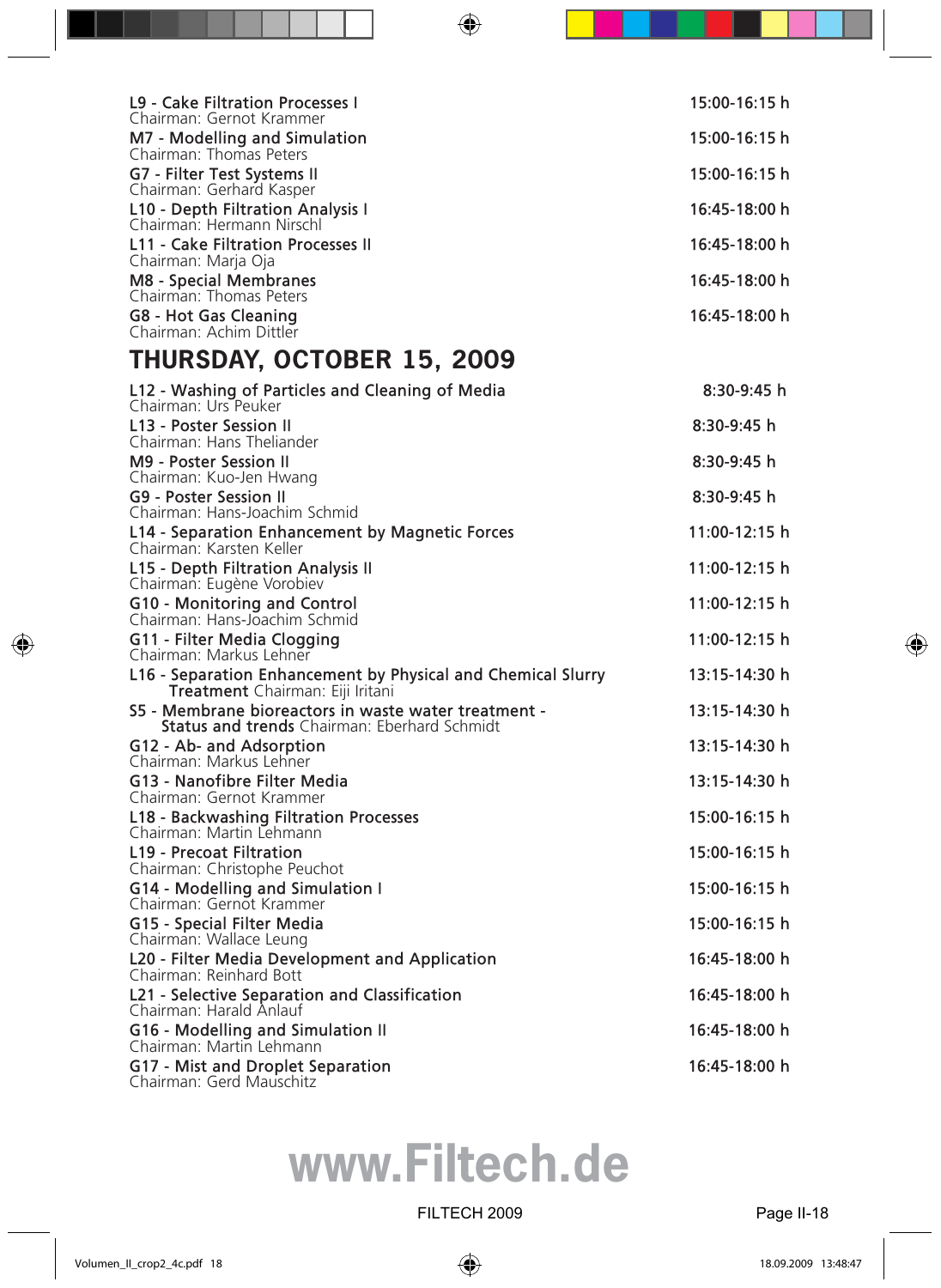### **FILTRATION PERFORMANCE DOWN TO NANOPARTICLES**

Paolo Tronville<sup>1\*</sup>, R. Vijayakumar<sup>2</sup> <sup>1</sup> Department of Energetics, Politecnico di Torino, 10129 Turin, Italy <sup>2</sup> Aerfil LLC, PO Box 41, Liverpool, NY 13088, USA

#### **ABSTRACT**

Man-made nanoparticles escaping into the environment and potentially causing adverse health effects are a serious concern for all interested parties. However, safety issues are currently not fully understood and assessed.

We analyze the nanoparticle removal performance of three different wet-laid fibrous filter media used in both general ventilation and contamination control applications. Media characteristics were evaluated experimentally and their performance measured on a small scale test rig in the  $0.1$ -3.0  $\mu$ m size range. The data were extrapolated down to 10 nm according to the most recent expressions available for Brownian diffusion. The calculations show that the efficiency at 10 nm is clearly higher than the one at 1000 nm and far higher than at MPPS for the three different media considered here.

In the second part of the paper we analyze the peculiarities of fractional efficiency measurements down to particles with size of few nanometers. Special attention is devoted to the phenomena influencing the test rig design and the measurement procedure. We discuss the capabilities and the cost of the instrumentation currently available on the market for measuring the data needed and for widening the particle size range of the most common standardized current test methods.

#### **KEYWORDS**

Brownian Motion, Fibrous Filter, Filter Test, Filtration Performance, Fractional Efficiency, Nanofiltration, Nanoparticles, SMPS

#### **1. Introduction**

Nanoaerosols are made of engineered nanomaterials, nanoparticles and nanostructures having one or more dimensions of the order of 100 nm or less. There is much interest in nanosized materials because, at the nano-scale, their physical properties are quite different from the properties of the bulk material from which they are made. However, it has been established for many years that exposure to particles, including nanoparticles, can cause illness in individuals or exposed populations.

The potential risks to health from inhalation of nanoparticles are due to several factors.

- Nanoparticles can reach parts of biological systems which are not normally accessible by larger particles, e.g. the possibility of passing directly from the lungs into the blood stream and to all of the organs, or even through deposition in the nose, directly to the brain (translocation).
- Nanoparticles have, for particle collections with equal masses, much higher surface area than larger particles. If surface area is linked to toxicity this implies potentially higher toxic effects.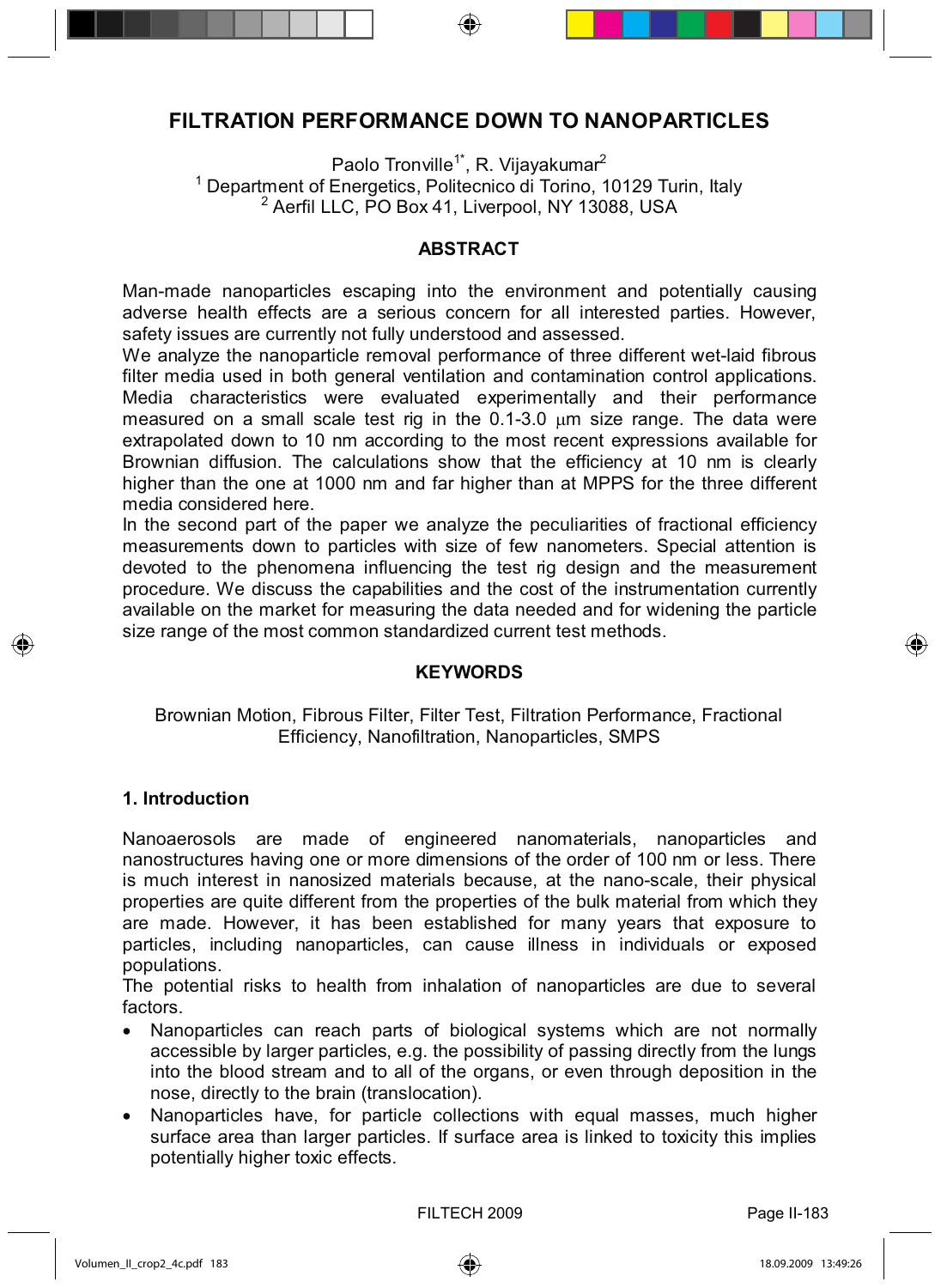- The reduction in size has been shown to relate to increased solubility for some nanomaterials. This effect might lead to increased bioavailability of materials which are considered to be insoluble at larger particle sizes.
- Since nanomaterials and nanoparticles have new and different properties from larger particles of the same material, altered chemical and/or physical properties might be expected to be accompanied by altered biological properties, some of which could imply increased toxicity.
- Some high aspect ratio nanoparticles can be inhaled and enter the alveolar region of the lung and are not easily removed. Their physical dimensions inhibit their removal by lung clearance mechanisms and they do not dissolve in the lung fluids. Hence they remain in the lung for a long period of time, causing inflammation and ultimately disease.

The above issues indicate that more needs to be done to assess the potential risks associated with nanomaterials. In the meantime a cautious approach should be taken in their handling and disposal. The risk depends on the dose of the particles in the organ where disease can occur, and the toxicity of nanoparticles. Dose is hard to assess directly, but can be obtained from the exposure to nanoparticles, i.e. the combination of particle concentration in the air which a person breathes in and the duration of the exposure.

If there are no nanoparticles in the air, no dose will accumulate and, despite the potential toxicity of the particles, there will be no risk to health. Therefore in many working atmospheres the preferred method to control risks is a strong effort to mitigate, manage or reduce exposure. Fibrous air filters can be very effective in removing nanoparticles from air streams and may play an essential role in this strategy. However, no standardized test method for measuring the efficiency of filters in removing particles below the 100 nm size is currently available. Test methods for HEPA and ULPA filters measure the removal efficiency corresponding to the most penetrating particle size (MPPS) or close to it, i.e. usually between 100 nm and 200 nm. The most widely used test methods for general ventilation filters supply no data in the defined nanoparticle range, since they test only down to 200 nm (EN779:2002) and to 300 nm (ANSI/ASHRAE 52.2-2007). The absence of references supplying the measured performance of air cleaning devices in removing nanoparticles makes it difficult to draft any regulation for handling nanoparticles safely.

Even if current research shows that the theory of particle removal by fibrous air filters is valid down to 3 nm, it is reasonable to expect that some factual evidence will be requested by regulatory authorities to trust air filters as a valid mean to minimize exposure risks.

The present paper aims at answering the basic question: should the scope of standardized test methods be widened to include the nanometer size range, or is the information obtained with already available test methods enough for nanoparticle exposure assessment?

We divide this problem in two parts. The first one describes the experimental characterization and performance of three wet-laid fiber glass media and the calculated extrapolation of their efficiencies down to 10 nm according to the most recent theory. The second part describes the peculiarities of efficiency measurements down to nanoparticle size, the phenomena influencing test rig design and measurement procedures, and the costs and capabilities of the instrumentation currently available on the market for measuring the data needed.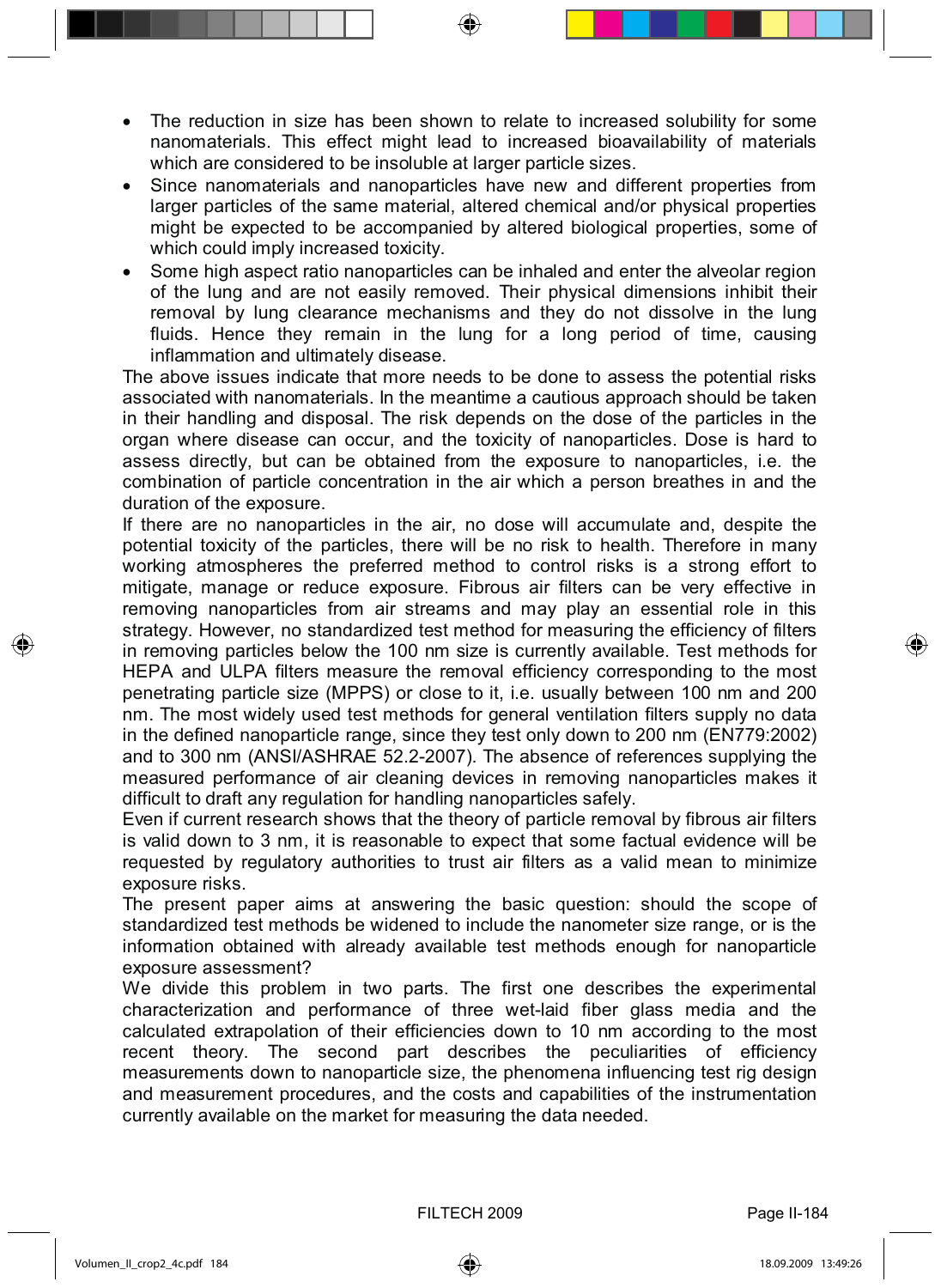#### **2. Measurement of filter media properties**

Three types (F6, F8 and H13) of media samples were cut from rolls supplied by the manufacturer, using randomized locations down the length and width of the roll. Variances of measured parameters were found to be small, but random sample selection avoids any systematic parameter biases.

More than 20 scanning-electron microscope (SEM) images were taken of each of the three media types. Approximately 1000x magnification allowed the least diameters to be seen and measured, while preserving enough area of the filter media to allow representative sampling. Again, a randomization technique was used to eliminate bias and simultaneously weight the diameters by the length of each diameter interval present. Parallel lines were scratched across the SEM photographs at randomlylocated positions. Wherever these lines intersected a fiber, the width of the fiber was measured in the direction normal to the fiber axis. A special scale was prepared to allow rapid sorting of the fiber diameters at each line/fiber intersection. Several hundred intersections (hence fiber diameters) were included from each media type.

|                                  | Units | Sample Data    |        |                 |
|----------------------------------|-------|----------------|--------|-----------------|
| Sample                           |       | F <sub>6</sub> | F8     | H <sub>13</sub> |
| Rated velocity $(v_r)$           | m/s   | 0.0617         | 0.0617 | 0.0231          |
| Geometric mean diam. $(D_q)$     | μm    | 4.110          | 1.561  | 0.775           |
| Geometric std. dev. $(\sigma_q)$ |       | 1.921          | 2.141  | 2.198           |
| Fractional solids $(\alpha)$     | -     | 0.076          | 0.081  | 0.092           |
| Pressure drop $(\Delta p)$       | Pa    | 10             | 42     | 121             |
| Effective fiber diameter $(d_f)$ | um    | 8.179          | 3.618  | 1.512           |
| Measured efficiency at 100 nm    | %     | 10.8           | 44.9   | 99.3            |
| Measured efficiency at 1000 nm   | %     | 32.0           | 93.3   | 99.5            |
| Calculated efficiency at 10 nm   | %     | 81.8           | 99.2   | 100             |
| Calculated efficiency at 100 nm  | %     | 23.9           | 55.4   | 99.6            |
| Calculated efficiency at 1000 nm | %     | 20.2           | 86.9   | 99.999986       |

Table 1 - Basic parameters of media tested and values obtained from calculations

The fiber-size data were fitted to the log-normal distribution to obtain the geometric mean diameter and standard deviation for the fibers in each media.

The (volume) fractional solids in fibrous media is:

$$
\alpha = \frac{M_m \left[ \frac{\eta}{\rho_{fiber}} + \frac{1 - \eta}{\rho_{binder}} \right]}{L}
$$
 (1)

Fibers of glassfiber filter media have a melting point above the ignition temperature of organic binders. Baking at 500 °C burns the binder out of the media. Weighing media samples before and after baking thus allows the calculation of fiber mass fraction  $(\eta)$ . Values of 2450 kg/m<sup>3</sup> for fiber density and 1000 kg/m<sup>3</sup> for binder density were thought reasonable. The thickness of the filter medium was measured, along with the compression function (the relation between the thickness of the medium and the pressure drop across it) using the technique described in Rivers (2000).

The resistance-vs.-velocity characteristics of flat sheets of media were measured in a test duct which exposed an area of media 300 mm by 300 mm. Complete filter cells from these grades of filter media contain enough media area to reduce the average media velocity below 0.1 m/s and hence the expected resistance of a single sheet of medium to very low, difficult-to-measure levels. Accuracy of resistance measurement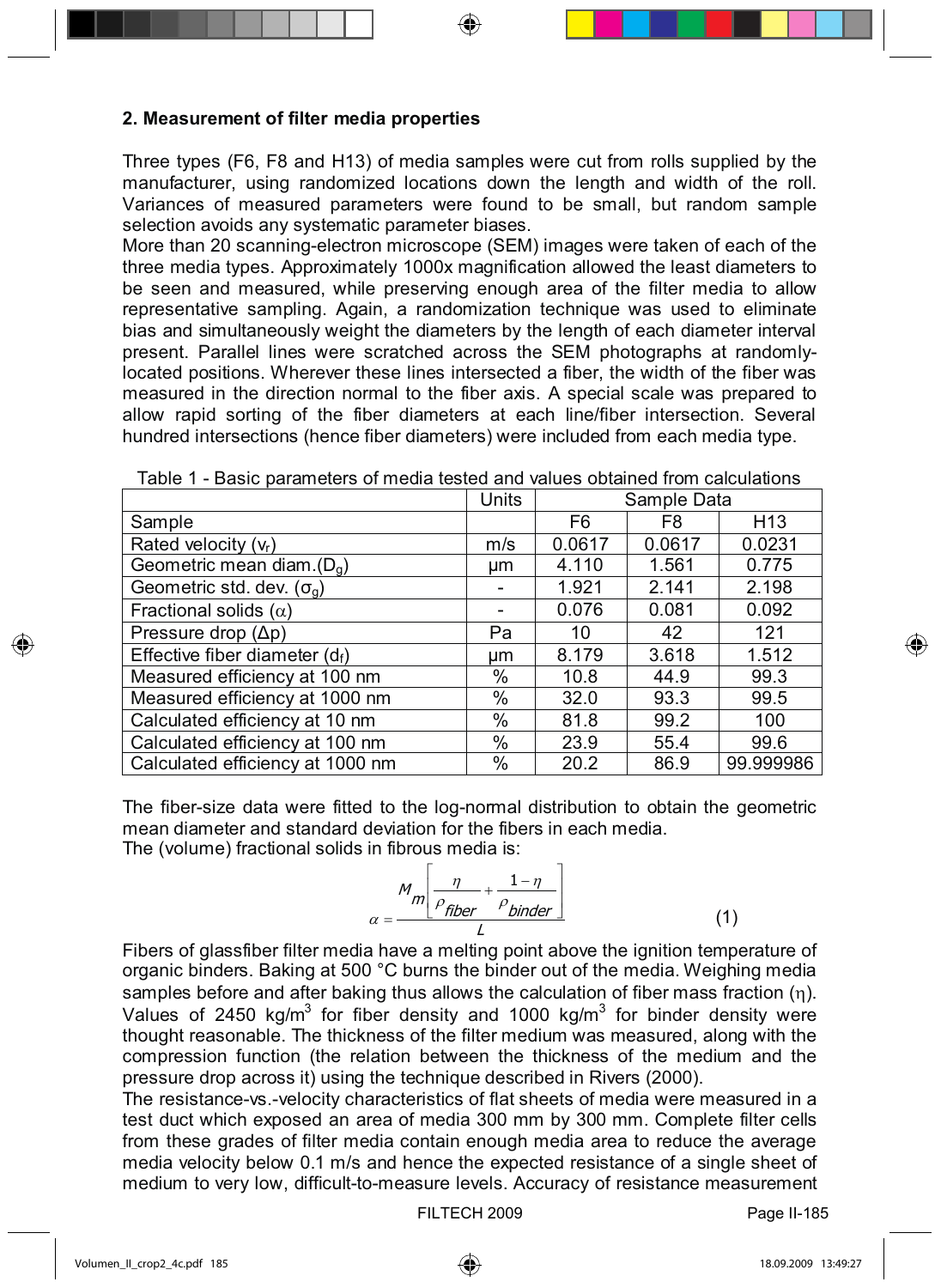was improved by measuring the resistance of a 10-sheet stack. In the range of interest, resistance is essentially proportional to velocity.

Fractional efficiency curves for the three types of media were measured in the same test rig using DEHS synthetic aerosol and an optical particle spectrometer able to provide data in the 100-7500 nm size range.



**Figure 1 – Fractional efficiency of F6 medium**

The single fiber efficiencies due to the deposition mechanisms by which an aerosol particle can be deposited onto a fiber in a filter were computed using the expressions supplied by Hinds (1999). We considered mechanical collection mechanisms only. The common expression for the diffusion mechanism:

$$
E_D = 2 \cdot \frac{1}{\sqrt[3]{P e^2}} = 2 \cdot \left(\frac{d_f \cdot U_0}{\frac{k \cdot T \cdot C_c}{3\pi \cdot \eta \cdot d_p}}\right)^{-\frac{2}{3}}
$$
(2)

was replaced by the more recent expression proposed by Wang (2007):

$$
E_D = 0.84 \cdot Pe^{-0.43} \tag{3}
$$

Expression (3) yields a lower efficiency due to the diffusion mechanism than expression (2).

Diffusion is the only important mechanism for particles below 0.2  $\mu$ m, but is of decreasing importance for particles above that size. It is well known that the competing deposition mechanisms are most effective in different size ranges. Hence all filters have a particle size that gives minimum efficiency, usually in the range from 50 to 500 nm. The single fiber approach takes the distribution of the fiber sizes into account indirectly. Since the flow field and collection efficiency associated with each fiber size are influenced by the presence of fibers of other sizes, as a practical means, the effective fiber diameter *df*, based on pressure drop measurements, is used as an approximation for these calculations. Moreover the fibers may be clumped together and the medium may not be uniform. The use of the effective fiber diameter avoids this problem but it turns out to be very different from the geometric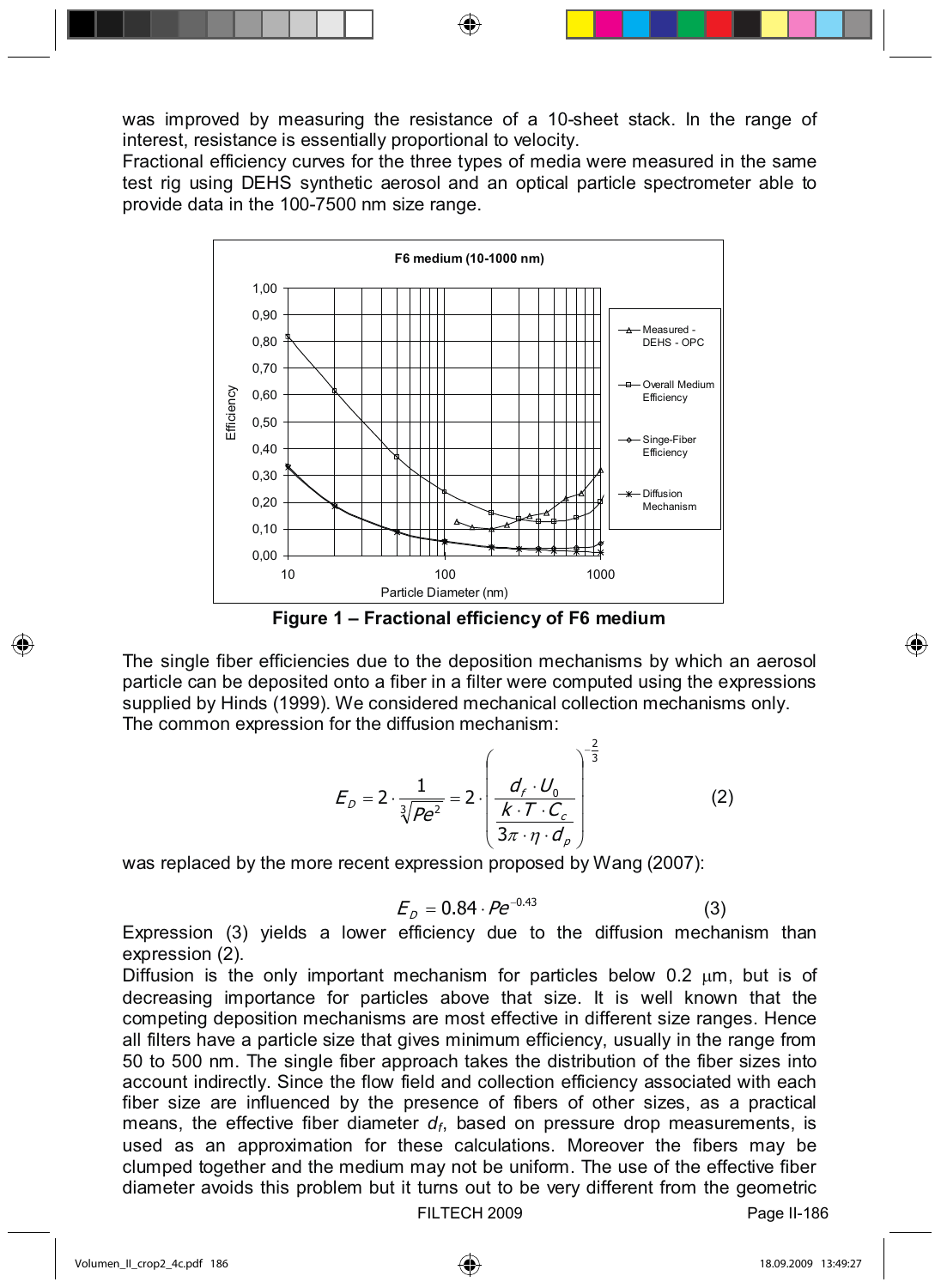mean diameter of the log-normal distribution describing the actual physical appearance of the medium itself. The results of the measurements and of the calculations are shown in Figures 1, 2 and 3. Media F6 and F8 are meant for use in general-ventilation applications, while H13 is intended for use in contamination control applications.



**Figure 2 - Fractional efficiency of F8 medium**





#### **3. Testing filters at nanometer particle diameters**

Current filter testing and standardization practices rely on the higher filter efficiencies predicted at nano-sizes to make claims that filters perform better than specified filter class at nanoparticle sizes. The work reported in this paper has confirmed the predicted higher efficiency at nano-sizes for several filter media. However, building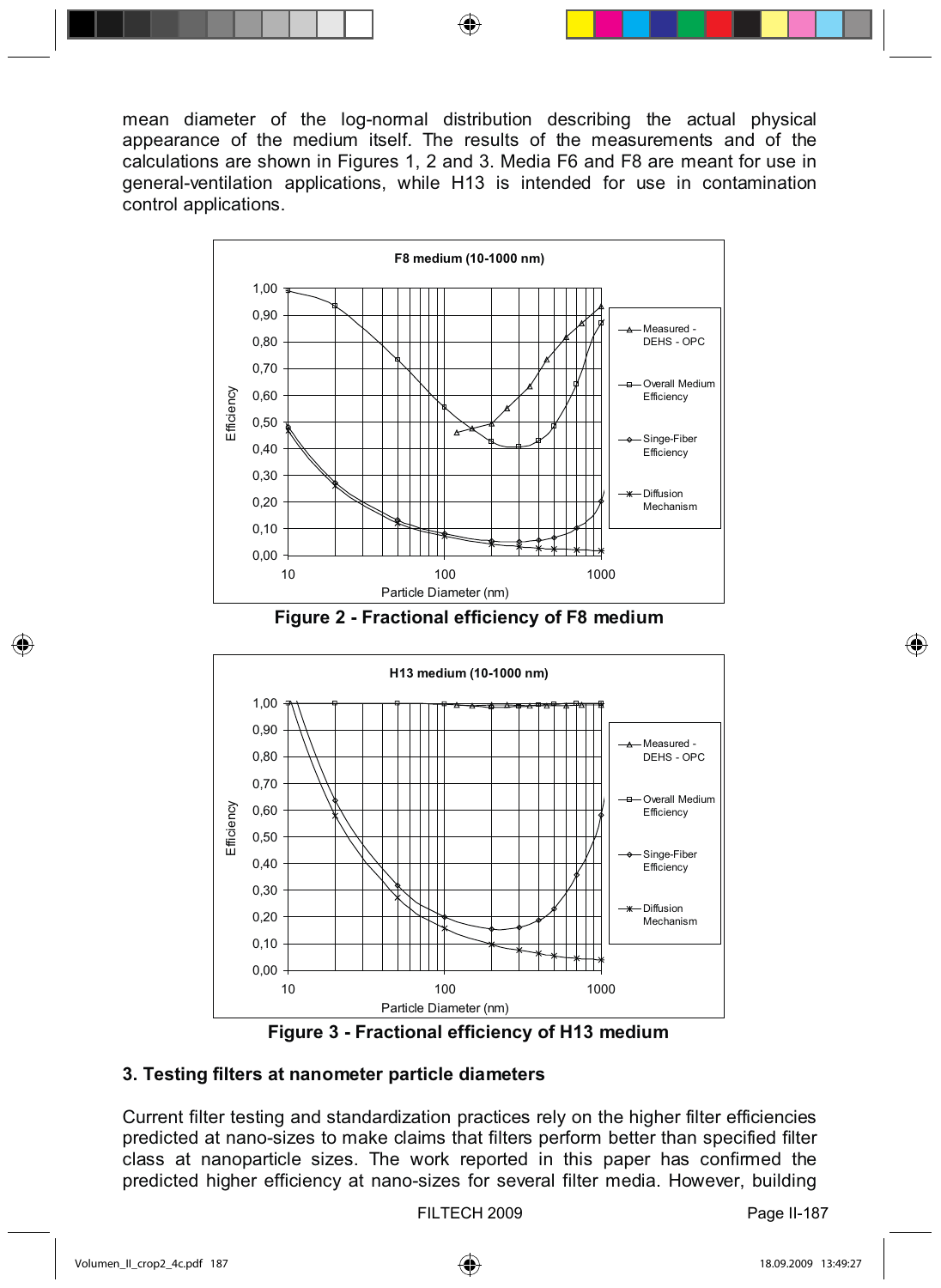commercial testing systems for filter performance measurements on nano-size particles poses new challenges. Building commercial test systems involves scaling up the aerosol generating and measurement systems discussed above to handle air flow rates about 1 m<sup>3</sup>/s. The general requirements are discussed below.

Particle measurements: Any filter efficiency test system must have the ability to measure concentrations of particles within specific particle size ranges over the entire size range of interest. High quality data requires that the measurement devices have nearly the same response over the range of interest. Even for current measurement systems, measurements over 2 orders of magnitude in particle size and concentration can become a challenge for commercially available measurement devices. When one considers measurements of particles from 5 nm to 10,000 nm, the challenge may become nearly impossible. The use of more than one measurement device may be required to provide data over the entire size range.

Particle size specific concentrations can be measured either by using particle spectrometers or by size classifiers and particle detectors. Current filter test systems mostly use optical particle spectrometers (OPC). These devices provide particle counts in several particle size intervals. Several commercial devices allow users to select the size intervals. Alternately, particles can be classified according to their size and the classified particles counted by detectors. Electrostatic classification of particles and counting by condensation particle counters (CPC) or electrometers are the most common combinations used. In this case, particles are classified according to their electric mobility, which is directly related to particle size. Classification by diffusion is also a technique for particle size specific measurements, although not commonly used. Where one requires measurement for sizes for which calibrated PSL particles are available, it is also common to use these particles without classification.

The advantages of the OPCs are their relatively low cost and their ease of use. Further, most standards relevant to particle contamination and filtration are based on OPC measurements, making data from these devices readily comparable. Their main disadvantage is their detection limitations at smaller sizes. Although the size range of many commercial counters extend down to 100 nm, the response of optical scattering devices drops off significantly for particles under 150 nm. Thus it will be impractical to use these devices for determining filter performance for particles in the sub 100 nm sizes.

Electrostatic classification is the most common method used for particle research and calibration, especially for sub-micrometer particles. Since the size classification can be derived for a given geometry of the instrument, it is also referred to as a reference method. Since the classification is according to the electric mobility of a particle, larger particles carrying multiple units of charge will have double the mobility and, hence, could be classified with singly charged particles with half their size. However, nearly all sub micron particles are singly charged and will be classified according to their size. Commercial electrostatic classifiers account for the effect of multiple charge based on the charge distribution on the aerosol classified. The most common detector for the classified particles is the CPC. Since it can detect nearly all the particles as small as a few nanometers, it is also often called a reference counter. This combination of electrostatic classification and CPC is currently commercially available and is used extensively in nanoparticle research. An alternate means of detecting classified particles is to use an electrometer to collect the particles and measuring the current. Modern electrometers are often more compact and robust than CPCs.

In diffusion classification, penetration of particles through a series of diffusion tubes or screens is measured using a detector, such as the CPC, and the size specific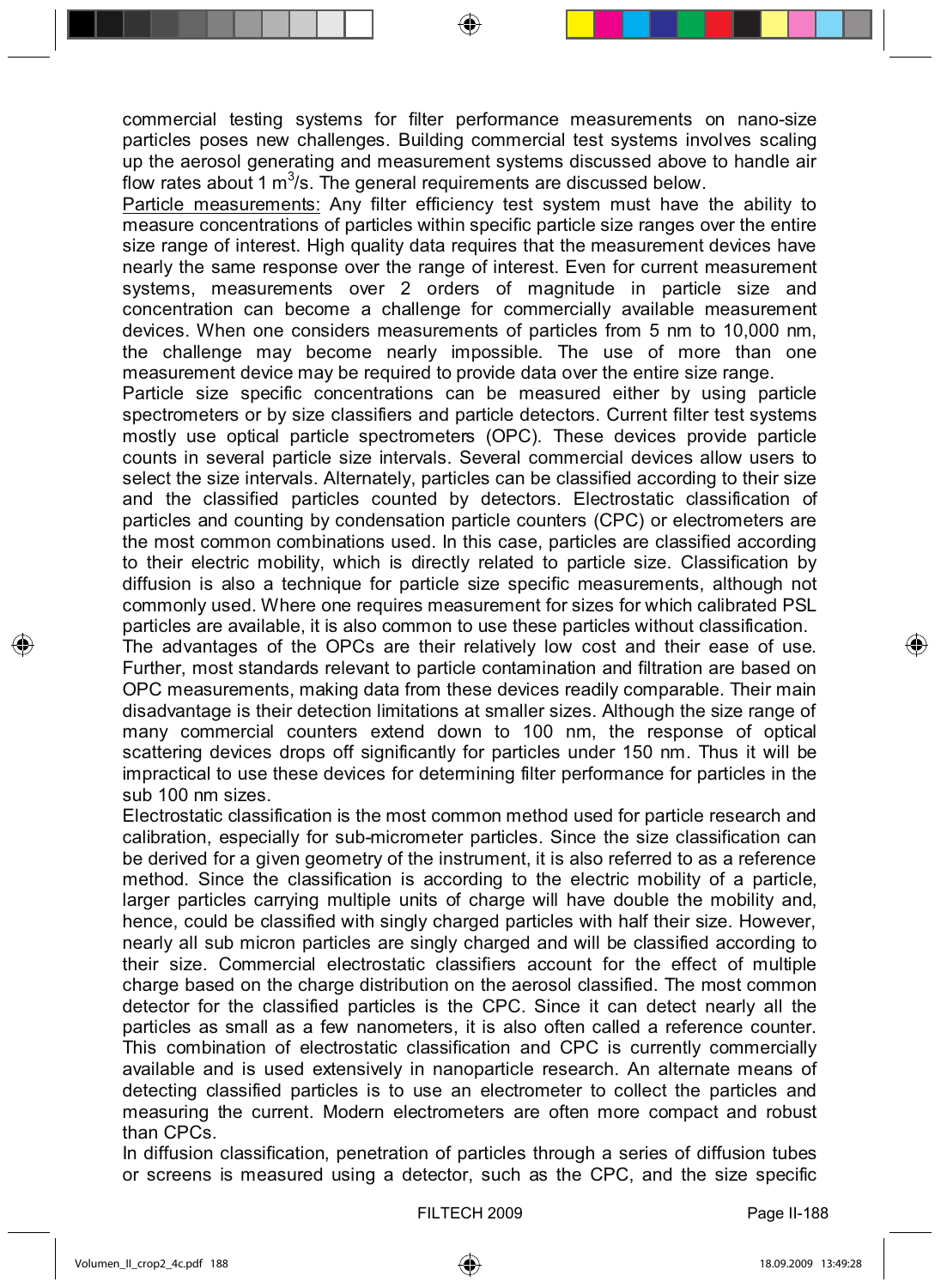concentration determined from the data. Although diffusion classification does not depend on the charge on the particle, since particles of all sizes will penetrate to different extent through the diffusion element, the classified aerosol is somewhat poly-disperse. Hence these measurements require extensive data reduction to generate particle size specific concentration. Perhaps for this reason they are not in common use outside of particle research.

Further, as discussed earlier, the efficiency of even lower grades of media can be quite high for nano-size particles. Hence, the downstream counts for these particle sizes will be quite low for many filters, requiring long sample times to obtain statistically valid counts with any of the devices discussed above. Since time is invaluable in product manufacturing, instruments with large sample flows may be needed for nanoparticle measurements.

Particle Losses: Loss of particles during sampling and transport is always a concern since such losses can introduce unknown errors in the data. In current filter testing practice, the focus has been primarily on large particles, typically greater than 2000 nm. Since large particles are lost in sharp bends in tubing, valves, and constrictions, current testing system designs minimize these elements in sampling lines. Where practical, sample lines upstream and downstream of filters are made equal in length in an attempt to equalize the losses, if any, and minimize errors in the computation of filter efficiency. Smaller particles are considered to behave like gases and their losses are generally ignored. However, the losses due to Brownian Diffusion increase significantly for nano-sizes. Much like the higher capture efficiency for nanoparticles in filters, nanoparticles are also more readily "captured" in the sample lines. Hence nanoparticle sampling will require more attention to making upstream and downstream sample lines exactly equal. In addition, a two-stage sampling may be needed if the instrument sample flow rate is low, as is common in many CPCs. In this case, a first stage sample is taken at a high sample flow rate, minimizing the residence time and hence the losses in the sample lines. Then the detection instrument with its much smaller flow rate can sample from this larger first stage sample using very short sampling tubes.

Challenge Particles: The common practice of using poly-dispersed aerosols with particle spectrometers or classifiers will be adequate, in principle, for measurements at nano-sizes. However, as noted above, because of the higher filter efficiency for nanoparticles, poly-disperse aerosols with large concentrations in the nano-sizes are preferred. Vapor condensation generators are best suited for this purpose and are commercially available. Alternately, atomizing solutions of the aerosol material and flashing the solvent will yield a large concentration of poly-dispersed nanoparticles of the solute material. This technique is used in the ASHRAE 52.2 standard for generating nano-size KCl aerosol for neutralizing electrostatic charge in filters.

Other factors: In general, all other good testing practices described in many of the national standards are readily applicable for testing filters down to nano-sizes. These include prescription for system validation, dilution of upstream concentrations, and aerosol neutralization as well as general system configuration.

In summary, the established practices prescribed by the prevailing standards offer a good starting point for testing filter efficiency for nanoparticles. Additional precautions in sampling and measurements are required to obtain valid results. The main upgrade for these systems will be the particle measurement devices, and the design of the sample lines to minimize losses. Further, the need for statistically valid counts may require longer and more expensive testing times. Overall, it is our opinion, based on current market for these particle instruments, that filter efficiency measurements for nanoparticles will add over 30% to the cost of the system.